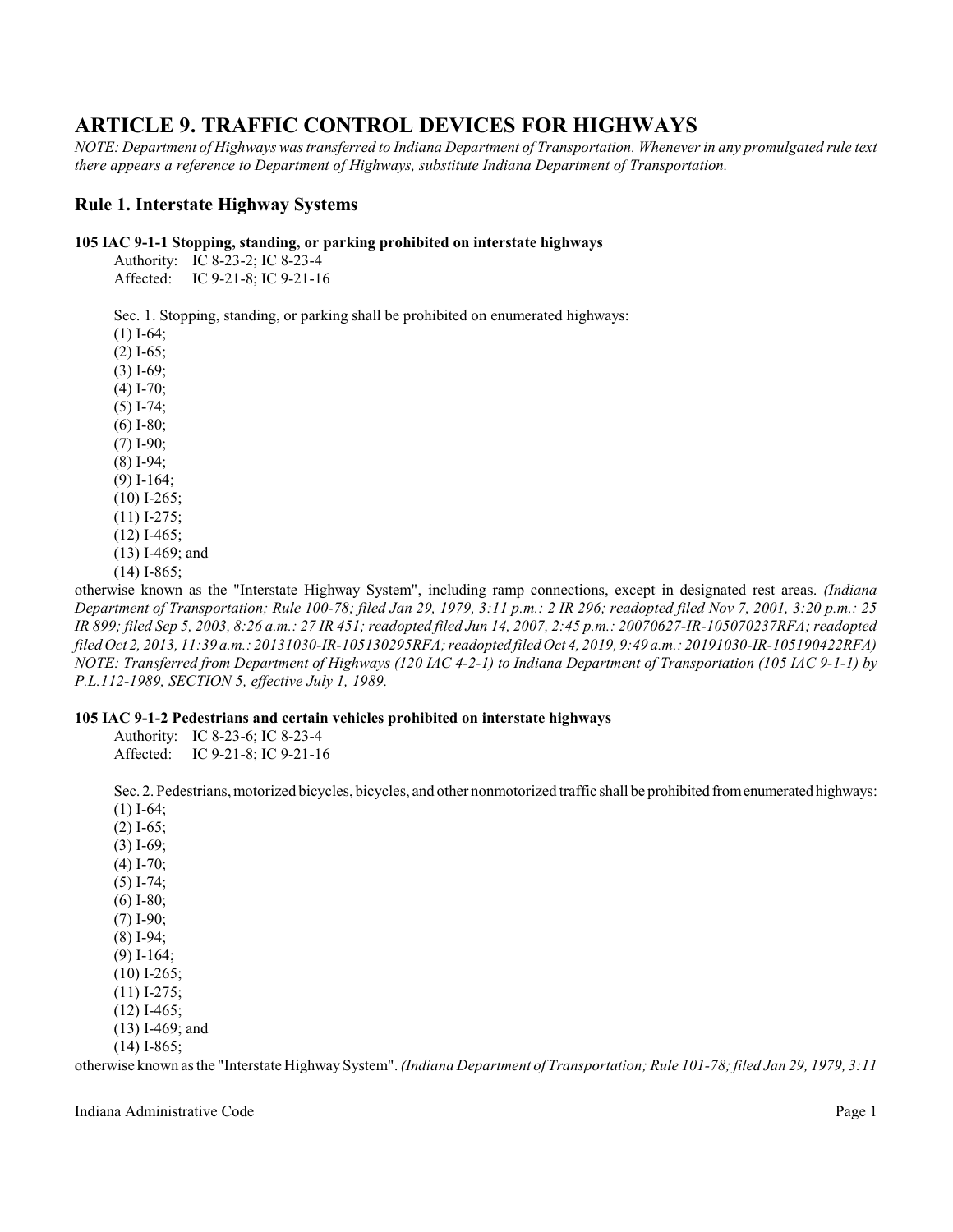### TRAFFIC CONTROL DEVICES FOR HIGHWAYS

*p.m.: 2 IR 296; readopted filed Nov 7, 2001, 3:20 p.m.: 25 IR 899; filed Sep 5, 2003, 8:26 a.m.: 27 IR 452; readopted filed Jun 14, 2007, 2:45 p.m.: 20070627-IR-105070237RFA; readopted filed Oct 2, 2013, 11:39 a.m.: 20131030-IR-105130295RFA; readopted filed Oct 4, 2019, 9:49 a.m.: 20191030-IR-105190422RFA) NOTE: Transferred from Department of Highways (120 IAC 4-2-2) to Indiana Department of Transportation (105 IAC 9-1-2) by P.L.112-1989, SECTION 5, effective July 1, 1989.*

# **Rule 2. Uniform Traffic Control Devices**

### **105 IAC 9-2-1 Manual on uniform traffic control devices adopted** *(Expired)*

Sec. 1. *(Expired under P.L.36-2008, SECTION 3, effective July 1, 2008. See Notice #08-01, posted at 20080716-IR-105080551ONA.)*

### **105 IAC 9-2-2 Modification to the 1988 Edition of the Manual on Uniform Traffic Control Devices** *(Repealed)*

Sec. 2. *(Repealed by Indiana Department of Transportation; filed Aug 29, 2003, 3:48 p.m.: 27 IR 52)*

### **105 IAC 9-2-3 Introduction** *(Expired)*

Sec. 3. *(Expired under P.L.36-2008, SECTION 3, effective July 1, 2008. See Notice #08-01, posted at 20080716-IR-105080551ONA.)*

### **105 IAC 9-2-4 Placement and operation of traffic control devices** *(Expired)*

Sec. 4. *(Expired under P.L.36-2008, SECTION 3, effective July 1, 2008. See Notice #08-01, posted at 20080716-IR-105080551ONA.)*

### **105 IAC 9-2-5 Definitions of words and phrases** *(Expired)*

Sec. 5. *(Expired under P.L.36-2008, SECTION 3, effective July 1, 2008. See Notice #08-01, posted at 20080716-IR-105080551ONA.)*

### **105 IAC 9-2-6 Standardization of application** *(Expired)*

Sec. 6. *(Expired under P.L.36-2008, SECTION 3, effective July 1, 2008. See Notice #08-01, posted at 20080716-IR-105080551ONA.)*

### **105 IAC 9-2-7 Sign borders; section 2A.15** *(Expired)*

Sec. 7. *(Expired under P.L.36-2008, SECTION 3, effective July 1, 2008. See Notice #08-01, posted at 20080716-IR-105080551ONA.)*

### **105 IAC 9-2-8 Mounting height** *(Expired)*

Sec. 8. *(Expired under P.L.36-2008, SECTION 3, effective July 1, 2008. See Notice #08-01, posted at 20080716-IR-105080551ONA.)*

### **105 IAC 9-2-9 Lateral offset** *(Expired)*

Sec. 9. *(Expired under P.L.36-2008, SECTION 3, effective July 1, 2008. See Notice #08-01, posted at 20080716-IR-105080551ONA.)*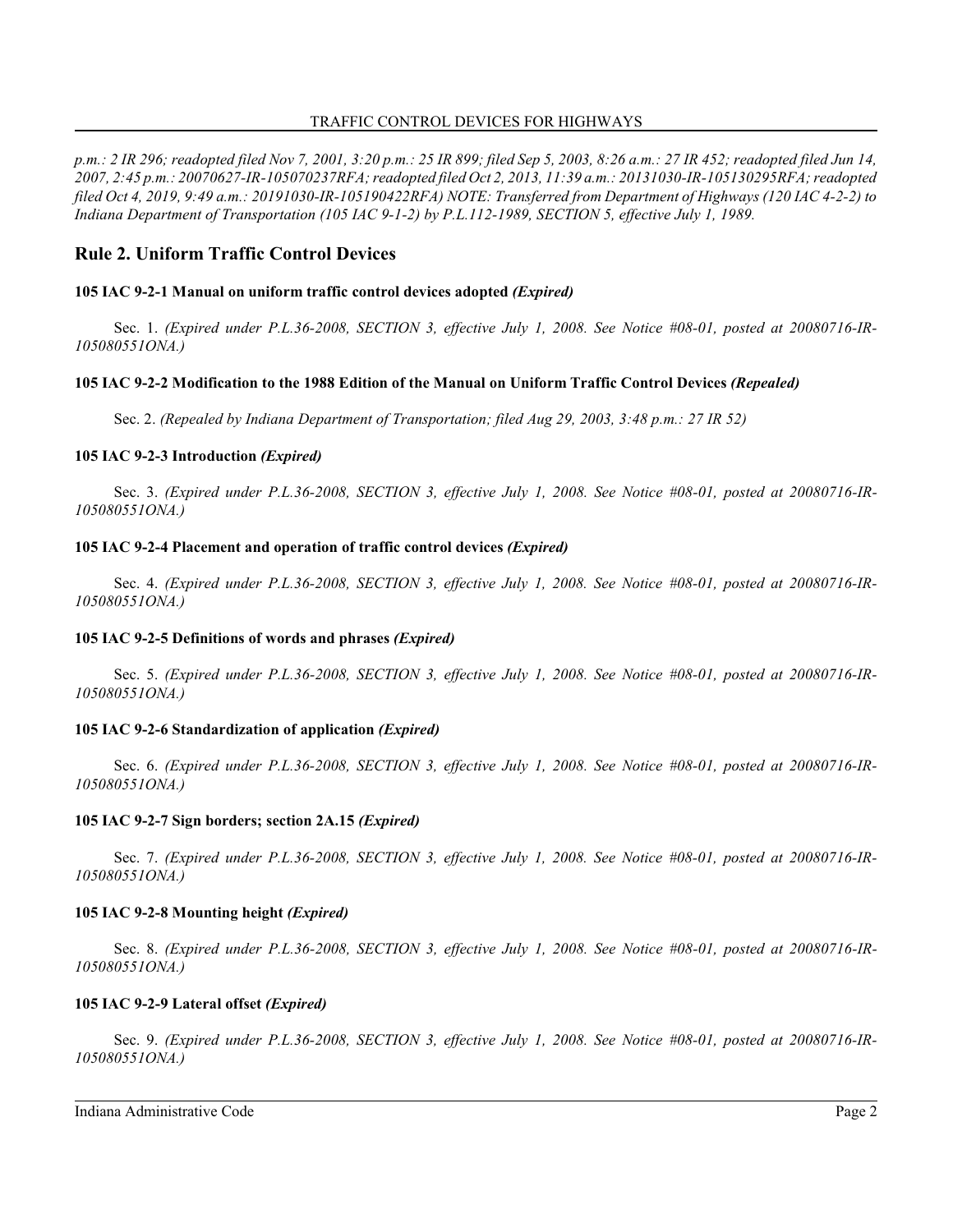#### **105 IAC 9-2-10 Size of regulatory signs** *(Expired)*

Sec. 10. *(Expired under P.L.36-2008, SECTION 3, effective July 1, 2008. See Notice #08-01, posted at 20080716-IR-105080551ONA.)*

### **105 IAC 9-2-11 Speed limit sign (R2-1)** *(Expired)*

Sec. 11. *(Expired under P.L.36-2008, SECTION 3, effective July 1, 2008. See Notice #08-01, posted at 20080716-IR-105080551ONA.)*

### **105 IAC 9-2-12 Truck speed limit sign (R2-2)** *(Expired)*

Sec. 12. *(Expired under P.L.36-2008, SECTION 3, effective July 1, 2008. See Notice #08-01, posted at 20080716-IR-105080551ONA.)*

### **105 IAC 9-2-13 Speed limit sign (R2-Y2)** *(Expired)*

Sec. 13. *(Expired under P.L.36-2008, SECTION 3, effective July 1, 2008. See Notice #08-01, posted at 20080716-IR-105080551ONA.)*

### **105 IAC 9-2-14 Reduced speed ahead signs (R2-5 series)** *(Expired)*

Sec. 14. *(Expired under P.L.36-2008, SECTION 3, effective July 1, 2008. See Notice #08-01, posted at 20080716-IR-105080551ONA.)*

### **105 IAC 9-2-15 Intersection lane control signs (R3-5 through R3-8)** *(Expired)*

Sec. 15. *(Expired under P.L.36-2008, SECTION 3, effective July 1, 2008. See Notice #08-01, posted at 20080716-IR-105080551ONA.)*

#### **105 IAC 9-2-16 Optional movement lane control sign (R3-6)** *(Expired)*

Sec. 16. *(Expired under P.L.36-2008, SECTION 3, effective July 1, 2008. See Notice #08-01, posted at 20080716-IR-105080551ONA.)*

#### **105 IAC 9-2-17 Do not pass sign (R4-1)** *(Expired)*

Sec. 17. *(Expired under P.L.36-2008, SECTION 3, effective July 1, 2008. See Notice #08-01, posted at 20080716-IR-105080551ONA.)*

#### **105 IAC 9-2-18 Pass with care sign (R4-2)** *(Expired)*

Sec. 18. *(Expired under P.L.36-2008, SECTION 3, effective July 1, 2008. See Notice #08-01, posted at 20080716-IR-105080551ONA.)*

#### **105 IAC 9-2-19 Slower traffic keep right sign (R4-3)** *(Expired)*

Sec. 19. *(Expired under P.L.36-2008, SECTION 3, effective July 1, 2008. See Notice #08-01, posted at 20080716-IR-105080551ONA.)*

#### **105 IAC 9-2-20 Sign R5-Y10d** *(Expired)*

Indiana Administrative Code Page 3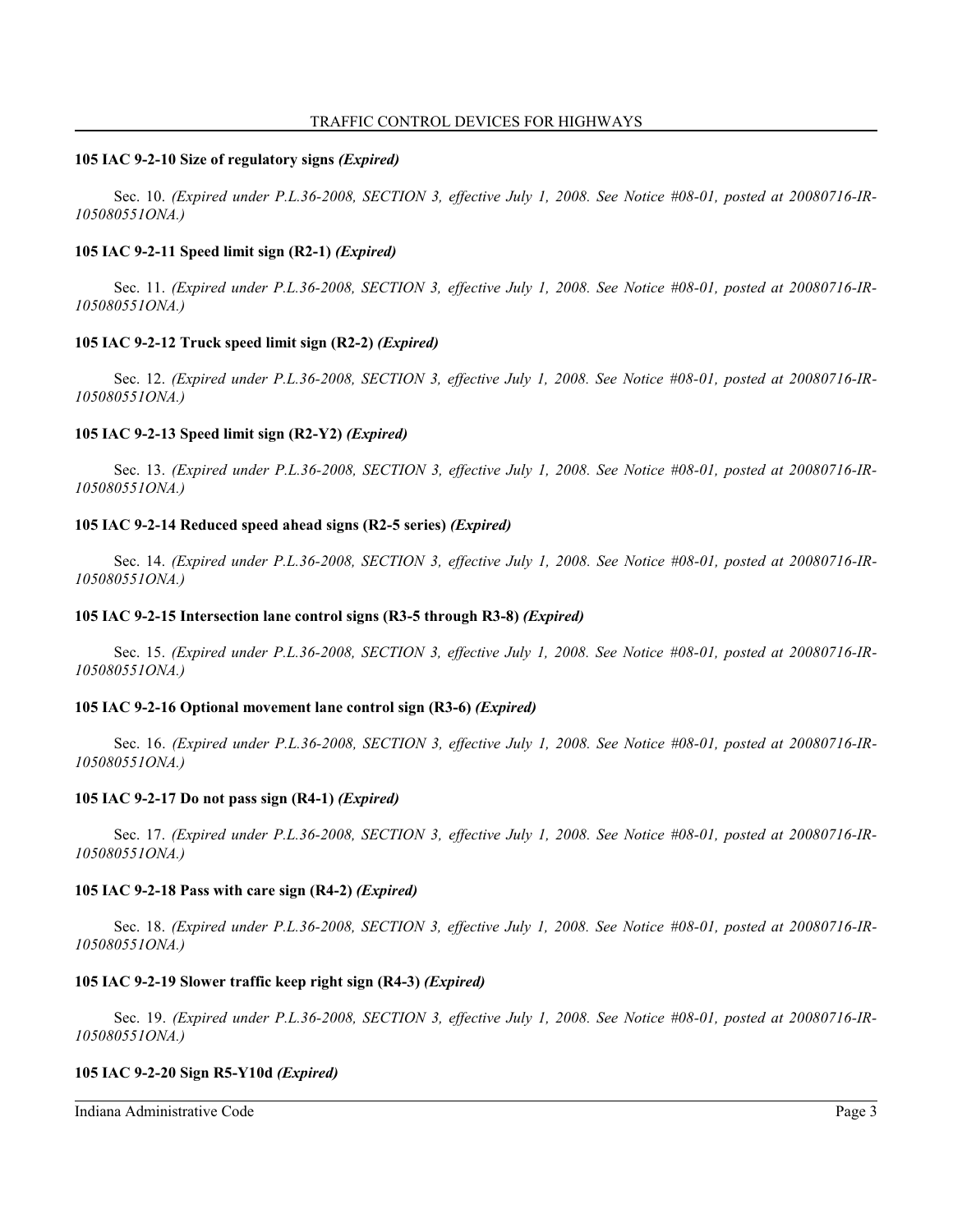Sec. 20. *(Expired under P.L.36-2008, SECTION 3, effective July 1, 2008. See Notice #08-01, posted at 20080716-IR-105080551ONA.)*

### **105 IAC 9-2-21 One way signs (R6-1 and R6-2)** *(Expired)*

Sec. 21. *(Expired under P.L.36-2008, SECTION 3, effective July 1, 2008. See Notice #08-01, posted at 20080716-IR-105080551ONA.)*

### **105 IAC 9-2-22 Design of parking, standing, and stopping signs** *(Expired)*

Sec. 22. *(Expired under P.L.36-2008, SECTION 3, effective July 1, 2008. See Notice #08-01, posted at 20080716-IR-105080551ONA.)*

### **105 IAC 9-2-23 Traffic signal signs (R10-1 through R10-13)** *(Expired)*

Sec. 23. *(Expired under P.L.36-2008, SECTION 3, effective July 1, 2008. See Notice #08-01, posted at 20080716-IR-105080551ONA.)*

### **105 IAC 9-2-24 Weight limit signs (R12-1 through R12-5)** *(Expired)*

Sec. 24. *(Expired under P.L.36-2008, SECTION 3, effective July 1, 2008. See Notice #08-01, posted at 20080716-IR-105080551ONA.)*

#### **105 IAC 9-2-25 Weigh station signs (R13 series)** *(Expired)*

Sec. 25. *(Expired under P.L.36-2008, SECTION 3, effective July 1, 2008. See Notice #08-01, posted at 20080716-IR-105080551ONA.)*

### **105 IAC 9-2-26 Signs R13-Y2 and R16-Y2** *(Expired)*

Sec. 26. *(Expired under P.L.36-2008, SECTION 3, effective July 1, 2008. See Notice #08-01, posted at 20080716-IR-105080551ONA.)*

#### **105 IAC 9-2-27 Indiana additional warning signs; page 2C-2A** *(Expired)*

Sec. 27. *(Expired under P.L.36-2008, SECTION 3, effective July 1, 2008. See Notice #08-01, posted at 20080716-IR-105080551ONA.)*

#### **105 IAC 9-2-28 Low clearance signs (W12-2 and W12-2P)** *(Expired)*

Sec. 28. *(Expired under P.L.36-2008, SECTION 3, effective July 1, 2008. See Notice #08-01, posted at 20080716-IR-105080551ONA.)*

### **105 IAC 9-2-29 Slippery when wet sign (W8-5)** *(Expired)*

Sec. 29. *(Expired under P.L.36-2008, SECTION 3, effective July 1, 2008. See Notice #08-01, posted at 20080716-IR-105080551ONA.)*

#### **105 IAC 9-2-30 Cross traffic does not stop plaque (W4-4P)** *(Expired)*

Sec. 30. *(Expired under P.L.36-2008, SECTION 3, effective July 1, 2008. See Notice #08-01, posted at 20080716-IR-*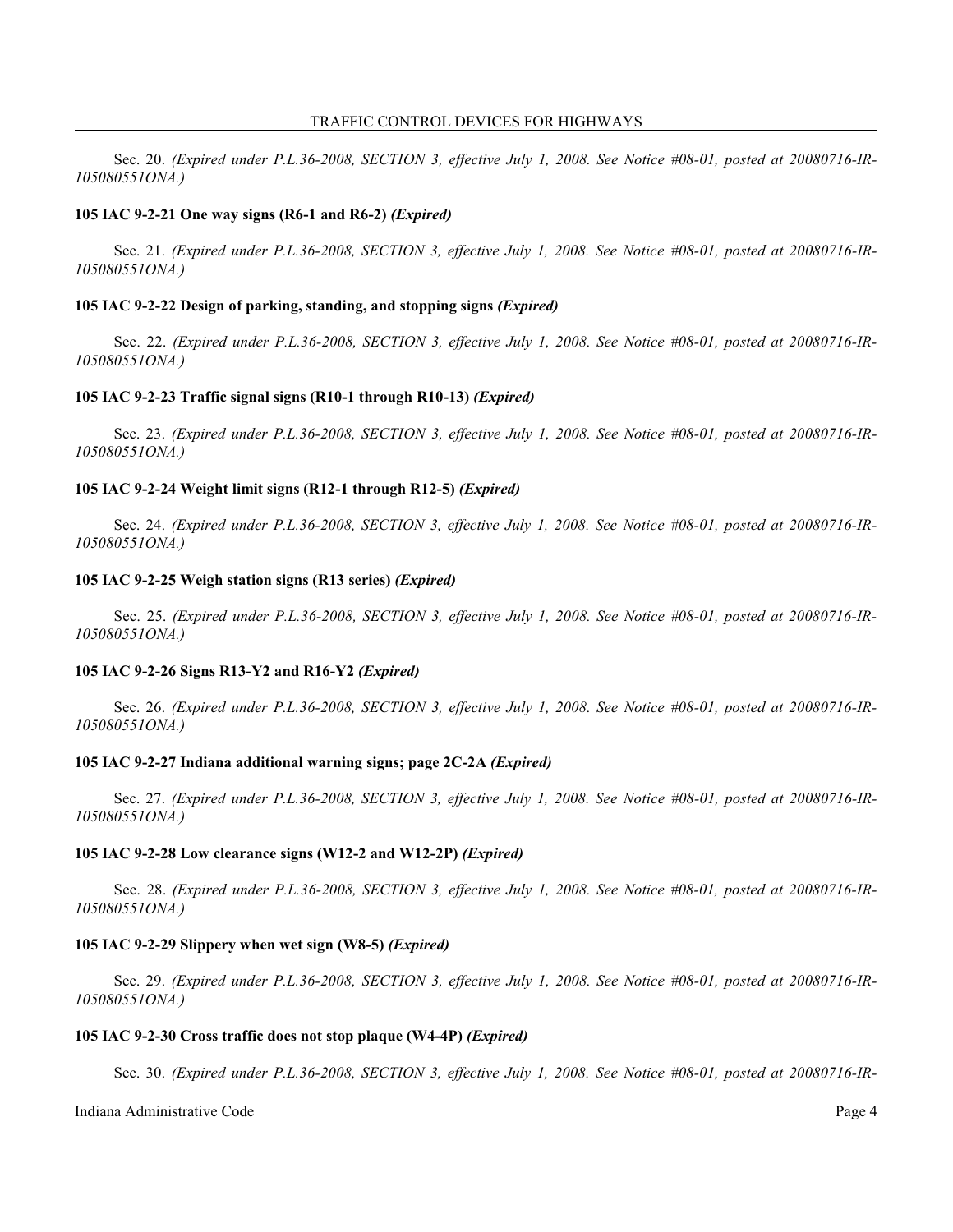#### *105080551ONA.)*

#### **105 IAC 9-2-31 Intersection warning signs (W2-1 through W2-6)** *(Expired)*

Sec. 31. *(Expired under P.L.36-2008, SECTION 3, effective July 1, 2008. See Notice #08-01, posted at 20080716-IR-105080551ONA.)*

#### **105 IAC 9-2-32 Motorized traffic signs (W8-6, W11-5, W11-8, and W11-10)** *(Expired)*

Sec. 32. *(Expired under P.L.36-2008, SECTION 3, effective July 1, 2008. See Notice #08-01, posted at 20080716-IR-105080551ONA.)*

### **105 IAC 9-2-33 Playground sign (W15-1); adjacent facility sign** *(Expired)*

Sec. 33. *(Expired under P.L.36-2008, SECTION 3, effective July 1, 2008. See Notice #08-01, posted at 20080716-IR-105080551ONA.)*

### **105 IAC 9-2-34 Indiana additional warning signs; page 2C-33A** *(Expired)*

Sec. 34. *(Expired under P.L.36-2008, SECTION 3, effective July 1, 2008. See Notice #08-01, posted at 20080716-IR-105080551ONA.)*

#### **105 IAC 9-2-35 Playground sign (W15-1)** *(Expired)*

Sec. 35. *(Expired under P.L.36-2008, SECTION 3, effective July 1, 2008. See Notice #08-01, posted at 20080716-IR-105080551ONA.)*

#### **105 IAC 9-2-36 Indiana route marker (M1-5)** *(Expired)*

Sec. 36. *(Expired under P.L.36-2008, SECTION 3, effective July 1, 2008. See Notice #08-01, posted at 20080716-IR-105080551ONA.)*

#### **105 IAC 9-2-37 Design of route signs** *(Expired)*

Sec. 37. *(Expired under P.L.36-2008, SECTION 3, effective July 1, 2008. See Notice #08-01, posted at 20080716-IR-105080551ONA.)*

### **105 IAC 9-2-38 Signs M4-Y11a, M4-Y14, and M4-Y15** *(Expired)*

Sec. 38. *(Expired under P.L.36-2008, SECTION 3, effective July 1, 2008. See Notice #08-01, posted at 20080716-IR-105080551ONA.)*

#### **105 IAC 9-2-39 End auxiliary sign (M4-6)** *(Expired)*

Sec. 39. *(Expired under P.L.36-2008, SECTION 3, effective July 1, 2008. See Notice #08-01, posted at 20080716-IR-105080551ONA.)*

### **105 IAC 9-2-40 Frontage road and local traffic signs (M4-Y14 and M4-Y15)** *(Expired)*

Sec. 40. *(Expired under P.L.36-2008, SECTION 3, effective July 1, 2008. See Notice #08-01, posted at 20080716-IR-105080551ONA.)*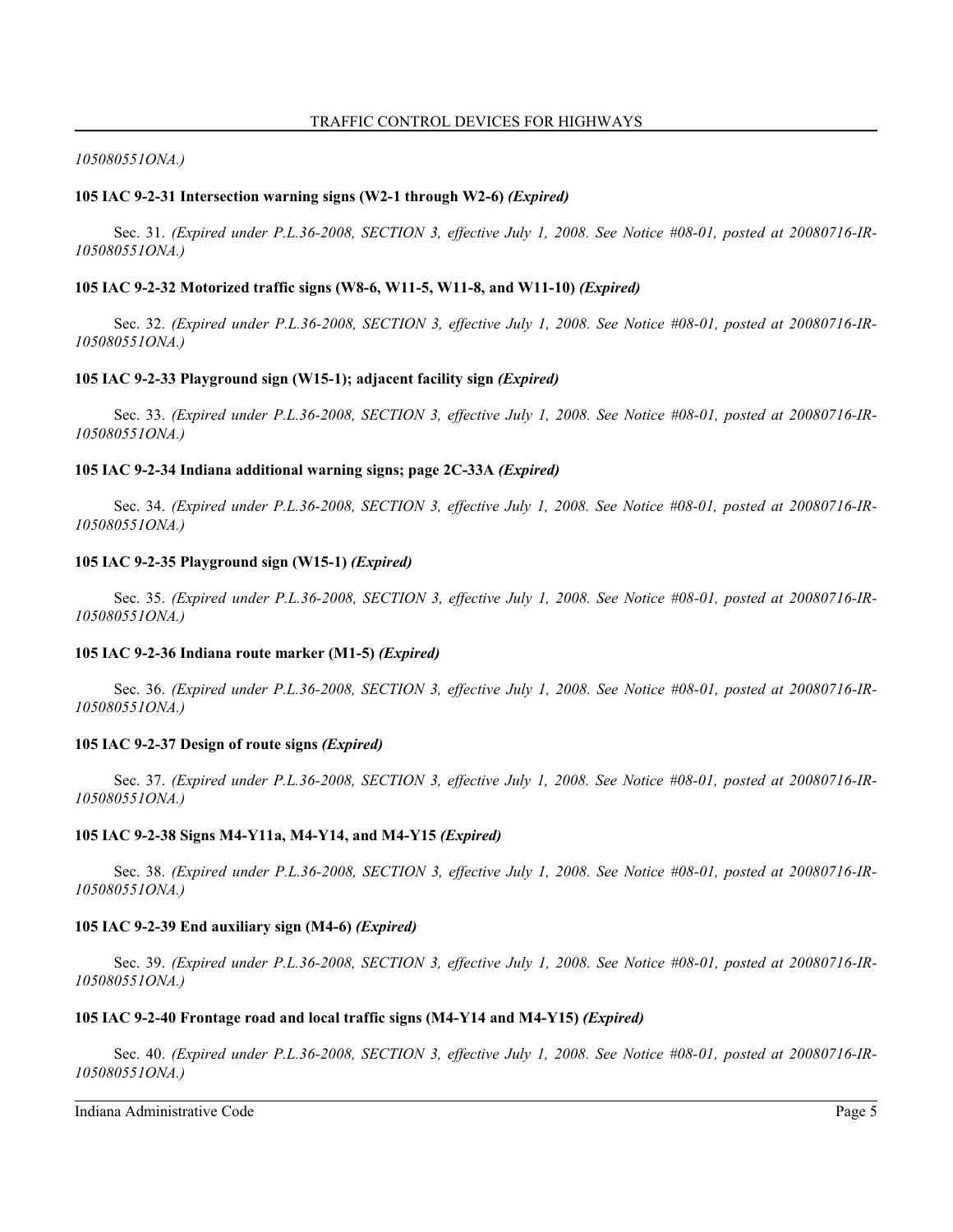#### **105 IAC 9-2-41 Route sign assemblies; sign illustration page** *(Expired)*

Sec. 41. *(Expired under P.L.36-2008, SECTION 3, effective July 1, 2008. See Notice #08-01, posted at 20080716-IR-105080551ONA.)*

### **105 IAC 9-2-42 Route sign assemblies** *(Expired)*

Sec. 42. *(Expired under P.L.36-2008, SECTION 3, effective July 1, 2008. See Notice #08-01, posted at 20080716-IR-105080551ONA.)*

### **105 IAC 9-2-43 Junction assembly** *(Expired)*

Sec. 43. *(Expired under P.L.36-2008, SECTION 3, effective July 1, 2008. See Notice #08-01, posted at 20080716-IR-105080551ONA.)*

### **105 IAC 9-2-44 Illustrations of Indiana directional assemblies and other route signs** *(Expired)*

Sec. 44. *(Expired under P.L.36-2008, SECTION 3, effective July 1, 2008. See Notice #08-01, posted at 20080716-IR-105080551ONA.)*

### **105 IAC 9-2-45 Directional assembly** *(Expired)*

Sec. 45. *(Expired under P.L.36-2008, SECTION 3, effective July 1, 2008. See Notice #08-01, posted at 20080716-IR-105080551ONA.)*

#### **105 IAC 9-2-46 Confirming or reassurance assemblies** *(Expired)*

Sec. 46. *(Expired under P.L.36-2008, SECTION 3, effective July 1, 2008. See Notice #08-01, posted at 20080716-IR-105080551ONA.)*

#### **105 IAC 9-2-47 Destination and distance signs** *(Expired)*

Sec. 47. *(Expired under P.L.36-2008, SECTION 3, effective July 1, 2008. See Notice #08-01, posted at 20080716-IR-105080551ONA.)*

#### **105 IAC 9-2-48 Destination signs** *(Expired)*

Sec. 48. *(Expired under P.L.36-2008, SECTION 3, effective July 1, 2008. See Notice #08-01, posted at 20080716-IR-105080551ONA.)*

#### **105 IAC 9-2-49 Location of destination signs** *(Expired)*

Sec. 49. *(Expired under P.L.36-2008, SECTION 3, effective July 1, 2008. See Notice #08-01, posted at 20080716-IR-105080551ONA.)*

#### **105 IAC 9-2-50 Distance signs** *(Expired)*

Sec. 50. *(Expired under P.L.36-2008, SECTION 3, effective July 1, 2008. See Notice #08-01, posted at 20080716-IR-105080551ONA.)*

#### **105 IAC 9-2-51 Location of distance signs** *(Expired)*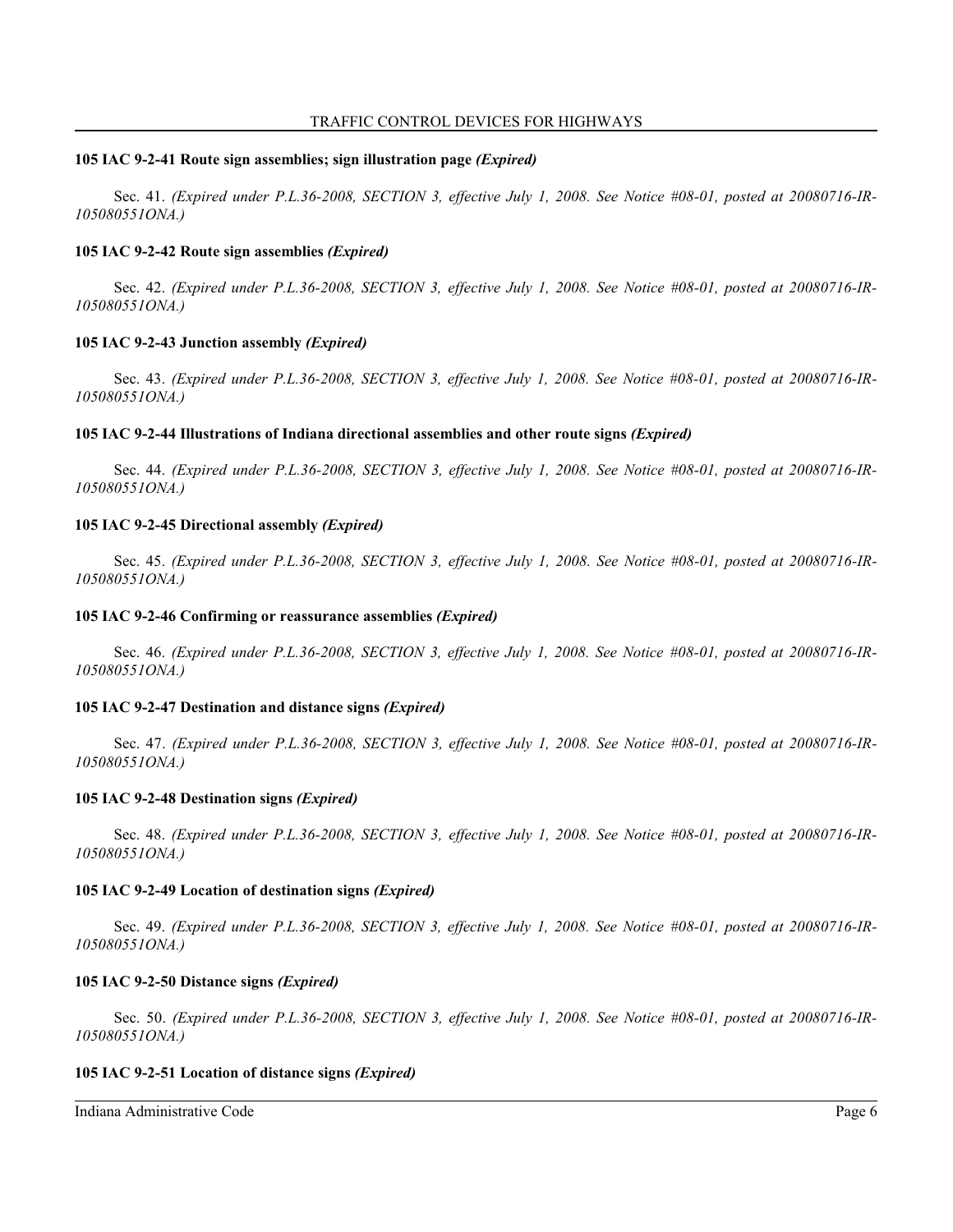Sec. 51. *(Expired under P.L.36-2008, SECTION 3, effective July 1, 2008. See Notice #08-01, posted at 20080716-IR-105080551ONA.)*

### **105 IAC 9-2-52 Street name sign (D3)** *(Expired)*

Sec. 52. *(Expired under P.L.36-2008, SECTION 3, effective July 1, 2008. See Notice #08-01, posted at 20080716-IR-105080551ONA.)*

### **105 IAC 9-2-53 Signs D6-Y4 and D6-Y5** *(Expired)*

Sec. 53. *(Expired under P.L.36-2008, SECTION 3, effective July 1, 2008. See Notice #08-01, posted at 20080716-IR-105080551ONA.)*

### **105 IAC 9-2-54 Weigh station signing (D8 series)** *(Expired)*

Sec. 54. *(Expired under P.L.36-2008, SECTION 3, effective July 1, 2008. See Notice #08-01, posted at 20080716-IR-105080551ONA.)*

### **105 IAC 9-2-55 Weigh station signing (D8 series); figure 2D-3** *(Expired)*

Sec. 55. *(Expired under P.L.36-2008, SECTION 3, effective July 1, 2008. See Notice #08-01, posted at 20080716-IR-105080551ONA.)*

### **105 IAC 9-2-56 Reference posts (D10-1 through D10-3)** *(Expired)*

Sec. 56. *(Expired under P.L.36-2008, SECTION 3, effective July 1, 2008. See Notice #08-01, posted at 20080716-IR-105080551ONA.)*

### **105 IAC 9-2-57 Signs I-Y5a, I-Y12, I-Y13, I-Y14, I-Y15, I-Y16, and I-Y17** *(Expired)*

Sec. 57. *(Expired under P.L.36-2008, SECTION 3, effective July 1, 2008. See Notice #08-01, posted at 20080716-IR-105080551ONA.)*

#### **105 IAC 9-2-58 Sign borders; section 2E.15** *(Expired)*

Sec. 58. *(Expired under P.L.36-2008, SECTION 3, effective July 1, 2008. See Notice #08-01, posted at 20080716-IR-105080551ONA.)*

#### **105 IAC 9-2-59 Arrows for interchange guide signs** *(Expired)*

Sec. 59. *(Expired under P.L.36-2008, SECTION 3, effective July 1, 2008. See Notice #08-01, posted at 20080716-IR-105080551ONA.)*

### **105 IAC 9-2-60 Signing for interchange lane drops** *(Expired)*

Sec. 60. *(Expired under P.L.36-2008, SECTION 3, effective July 1, 2008. See Notice #08-01, posted at 20080716-IR-105080551ONA.)*

### **105 IAC 9-2-61 Interchange exit numbering** *(Expired)*

Sec. 61. *(Expired under P.L.36-2008, SECTION 3, effective July 1, 2008. See Notice #08-01, posted at 20080716-IR-*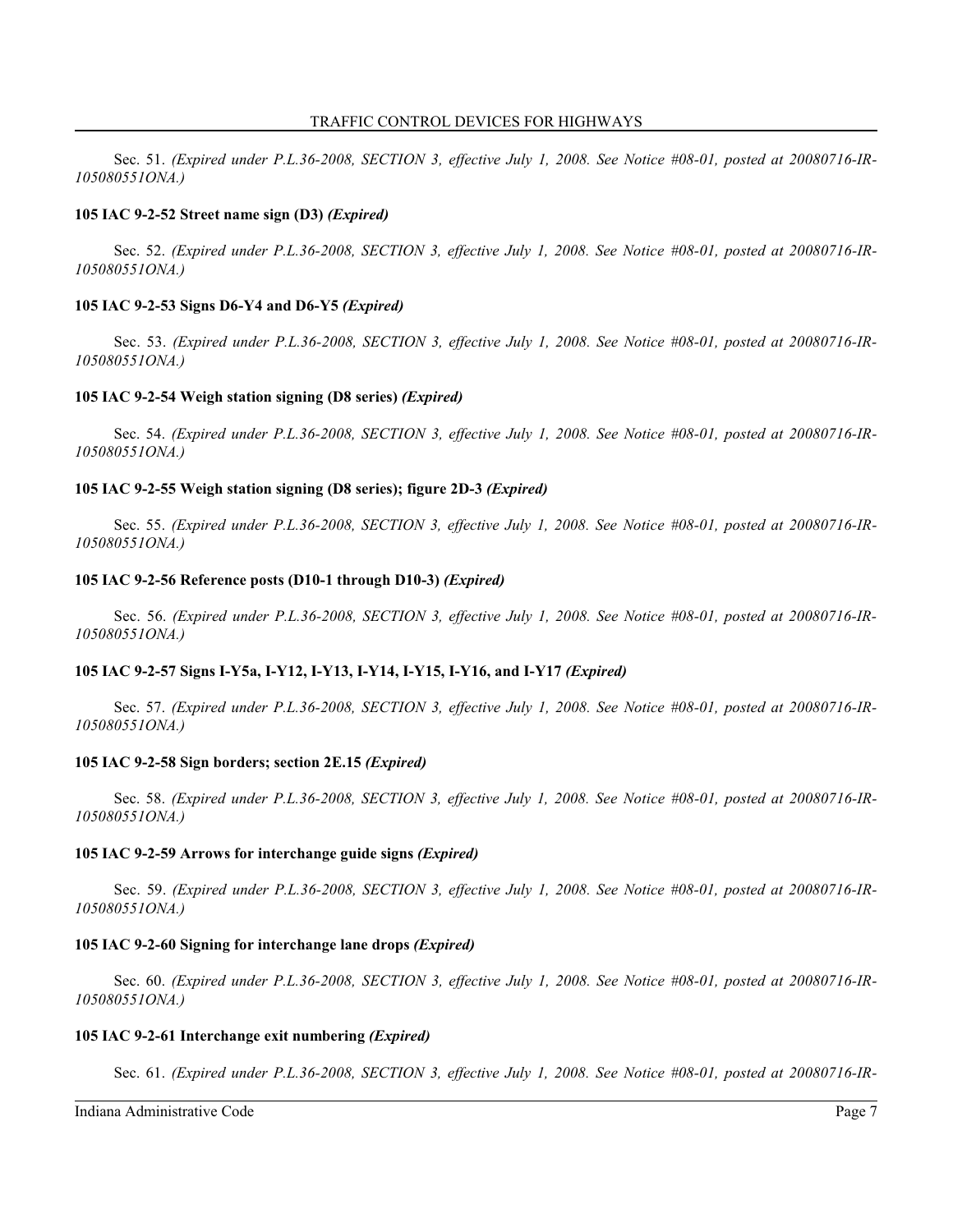### *105080551ONA.)*

### **105 IAC 9-2-62 Other supplemental guide signs** *(Expired)*

Sec. 62. *(Expired under P.L.36-2008, SECTION 3, effective July 1, 2008. See Notice #08-01, posted at 20080716-IR-105080551ONA.)*

### **105 IAC 9-2-63 Postinterchange signs** *(Expired)*

Sec. 63. *(Expired under P.L.36-2008, SECTION 3, effective July 1, 2008. See Notice #08-01, posted at 20080716-IR-105080551ONA.)*

### **105 IAC 9-2-64 Reference posts** *(Expired)*

Sec. 64. *(Expired under P.L.36-2008, SECTION 3, effective July 1, 2008. See Notice #08-01, posted at 20080716-IR-105080551ONA.)*

### **105 IAC 9-2-65 Eligibility** *(Expired)*

Sec. 65. *(Expired under P.L.36-2008, SECTION 3, effective July 1, 2008. See Notice #08-01, posted at 20080716-IR-105080551ONA.)*

#### **105 IAC 9-2-66 Application** *(Expired)*

Sec. 66. *(Expired under P.L.36-2008, SECTION 3, effective July 1, 2008. See Notice #08-01, posted at 20080716-IR-105080551ONA.)*

#### **105 IAC 9-2-67 Number and size of logos and signs** *(Expired)*

Sec. 67. *(Expired under P.L.36-2008, SECTION 3, effective July 1, 2008. See Notice #08-01, posted at 20080716-IR-105080551ONA.)*

#### **105 IAC 9-2-68 Signs at interchanges** *(Expired)*

Sec. 68. *(Expired under P.L.36-2008, SECTION 3, effective July 1, 2008. See Notice #08-01, posted at 20080716-IR-105080551ONA.)*

### **105 IAC 9-2-69 Signing policy** *(Expired)*

Sec. 69. *(Expired under P.L.36-2008, SECTION 3, effective July 1, 2008. See Notice #08-01, posted at 20080716-IR-105080551ONA.)*

#### **105 IAC 9-2-70 State policy** *(Expired)*

Sec. 70. *(Expired under P.L.36-2008, SECTION 3, effective July 1, 2008. See Notice #08-01, posted at 20080716-IR-105080551ONA.)*

### **105 IAC 9-2-71 Use of educational plaques** *(Expired)*

Sec. 71. *(Expired under P.L.36-2008, SECTION 3, effective July 1, 2008. See Notice #08-01, posted at 20080716-IR-105080551ONA.)*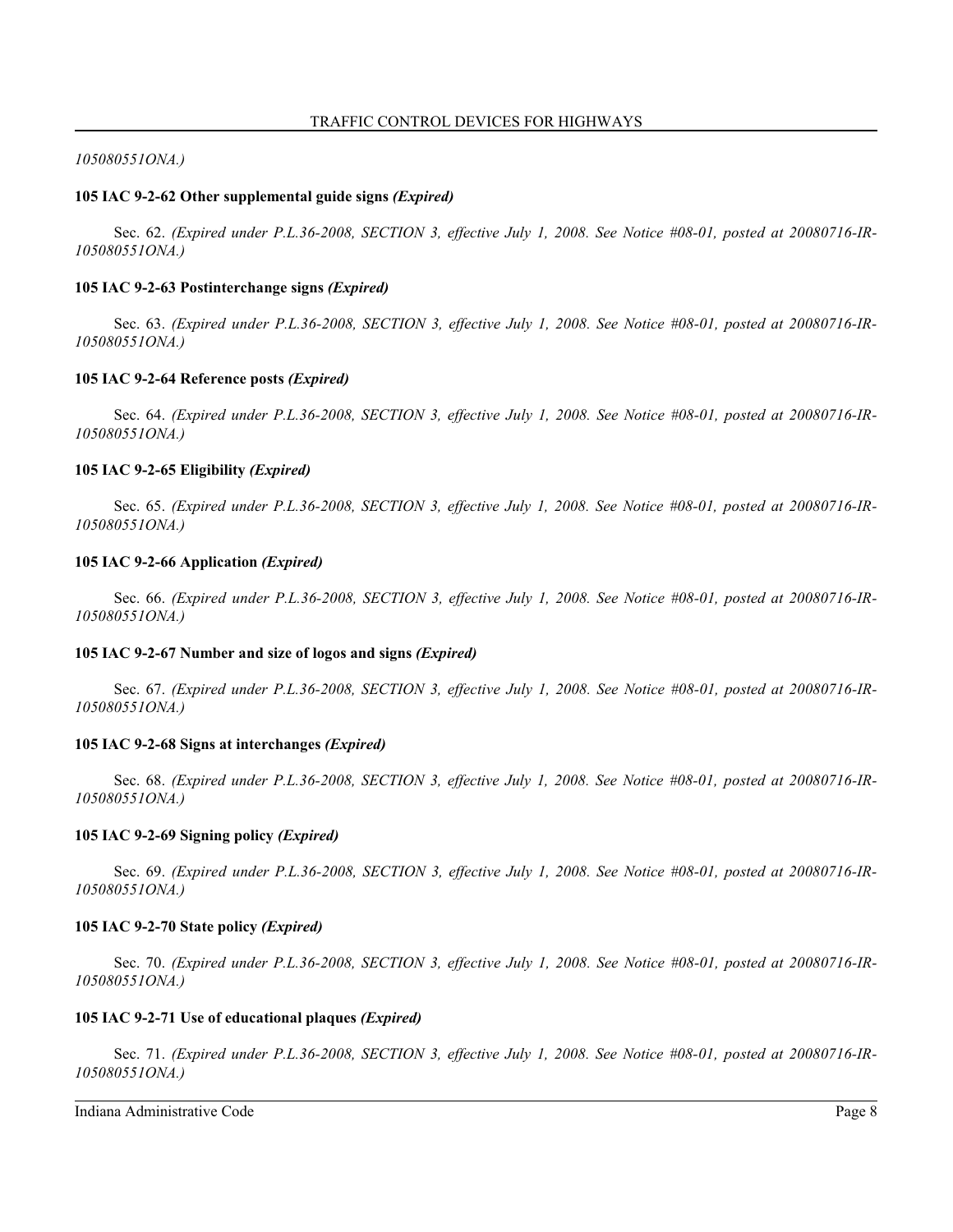#### **105 IAC 9-2-72 Emergency management** *(Expired)*

Sec. 72. *(Expired under P.L.36-2008, SECTION 3, effective July 1, 2008. See Notice #08-01, posted at 20080716-IR-105080551ONA.)*

### **105 IAC 9-2-73 Design of emergency management signs** *(Expired)*

Sec. 73. *(Expired under P.L.36-2008, SECTION 3, effective July 1, 2008. See Notice #08-01, posted at 20080716-IR-105080551ONA.)*

### **105 IAC 9-2-74 Emergency aid center signs (EM-6 series)** *(Expired)*

Sec. 74. *(Expired under P.L.36-2008, SECTION 3, effective July 1, 2008. See Notice #08-01, posted at 20080716-IR-105080551ONA.)*

### **105 IAC 9-2-75 Widths and patterns of longitudinal pavement markings** *(Expired)*

Sec. 75. *(Expired under P.L.36-2008, SECTION 3, effective July 1, 2008. See Notice #08-01, posted at 20080716-IR-105080551ONA.)*

### **105 IAC 9-2-76 Yellow centerline and left edge line pavement markings and warrants** *(Expired)*

Sec. 76. *(Expired under P.L.36-2008, SECTION 3, effective July 1, 2008. See Notice #08-01, posted at 20080716-IR-105080551ONA.)*

#### **105 IAC 9-2-77 Extensions through intersections or interchanges** *(Expired)*

Sec. 77. *(Expired under P.L.36-2008, SECTION 3, effective July 1, 2008. See Notice #08-01, posted at 20080716-IR-105080551ONA.)*

#### **105 IAC 9-2-78 Stop and yield lines** *(Expired)*

Sec. 78. *(Expired under P.L.36-2008, SECTION 3, effective July 1, 2008. See Notice #08-01, posted at 20080716-IR-105080551ONA.)*

#### **105 IAC 9-2-79 Crosswalk markings** *(Expired)*

Sec. 79. *(Expired under P.L.36-2008, SECTION 3, effective July 1, 2008. See Notice #08-01, posted at 20080716-IR-105080551ONA.)*

#### **105 IAC 9-2-80 Curb markings** *(Expired)*

Sec. 80. *(Expired under P.L.36-2008, SECTION 3, effective July 1, 2008. See Notice #08-01, posted at 20080716-IR-105080551ONA.)*

#### **105 IAC 9-2-81 Markings for roundabouts** *(Expired)*

Sec. 81. *(Expired under P.L.36-2008, SECTION 3, effective July 1, 2008. See Notice #08-01, posted at 20080716-IR-105080551ONA.)*

#### **105 IAC 9-2-82 Part 4 table of contents** *(Expired)*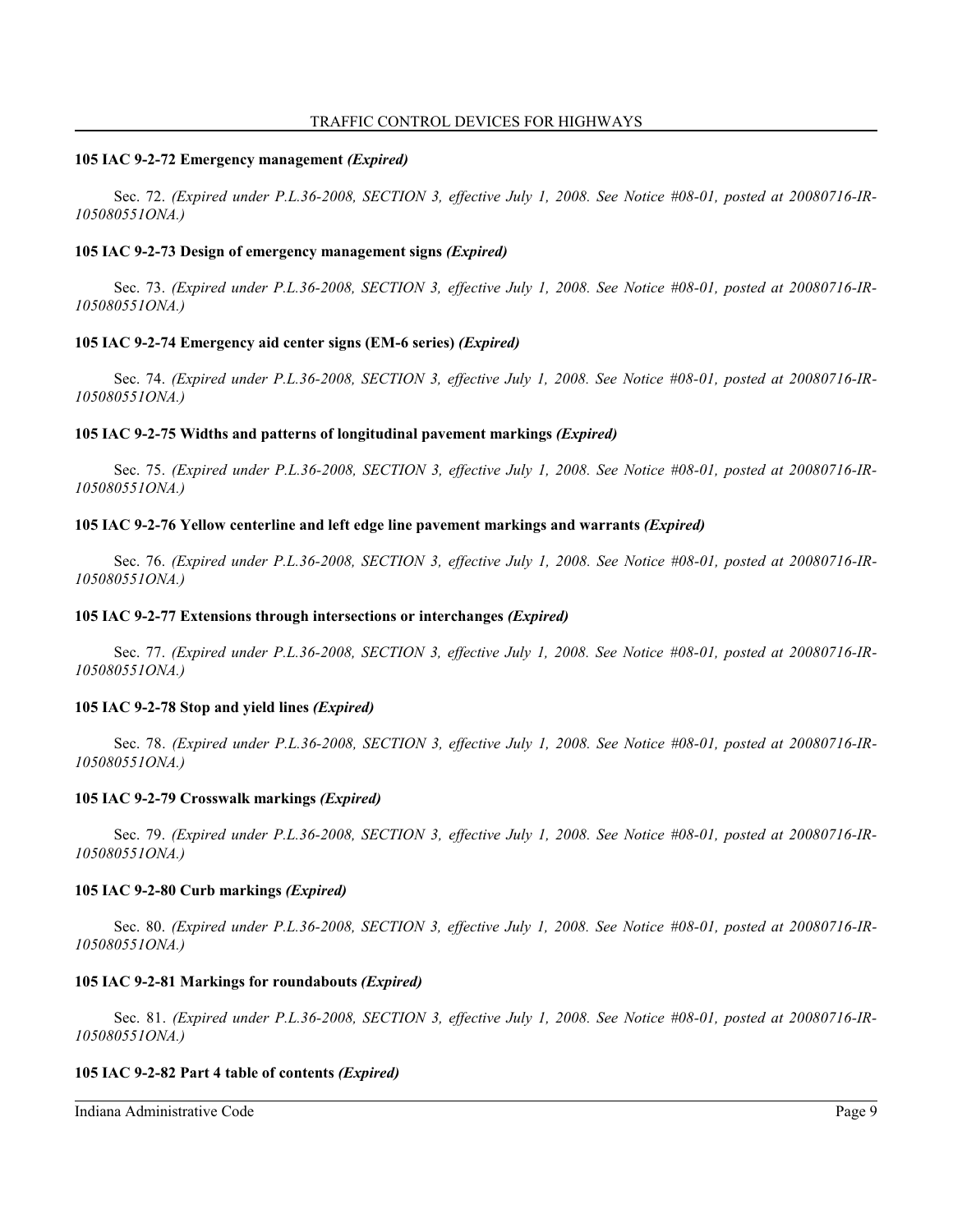Sec. 82. *(Expired under P.L.36-2008, SECTION 3, effective July 1, 2008. See Notice #08-01, posted at 20080716-IR-105080551ONA.)*

### **105 IAC 9-2-83 Definitions relating to highway traffic signals** *(Expired)*

Sec. 83. *(Expired under P.L.36-2008, SECTION 3, effective July 1, 2008. See Notice #08-01, posted at 20080716-IR-105080551ONA.)*

#### **105 IAC 9-2-84 Basis of installation or removal of traffic control signals** *(Expired)*

Sec. 84. *(Expired under P.L.36-2008, SECTION 3, effective July 1, 2008. See Notice #08-01, posted at 20080716-IR-105080551ONA.)*

#### **105 IAC 9-2-85 Advantages and disadvantages of traffic control signals** *(Expired)*

Sec. 85. *(Expired under P.L.36-2008, SECTION 3, effective July 1, 2008. See Notice #08-01, posted at 20080716-IR-105080551ONA.)*

### **105 IAC 9-2-86 Alternatives to traffic control signals** *(Expired)*

Sec. 86. *(Expired under P.L.36-2008, SECTION 3, effective July 1, 2008. See Notice #08-01, posted at 20080716-IR-105080551ONA.)*

#### **105 IAC 9-2-87 Adequate roadway capacity** *(Expired)*

Sec. 87. *(Expired under P.L.36-2008, SECTION 3, effective July 1, 2008. See Notice #08-01, posted at 20080716-IR-105080551ONA.)*

#### **105 IAC 9-2-88 Studies and factors for justifying traffic control signals** *(Expired)*

Sec. 88. *(Expired under P.L.36-2008, SECTION 3, effective July 1, 2008. See Notice #08-01, posted at 20080716-IR-105080551ONA.)*

#### **105 IAC 9-2-89 Warrant 1, eight-hour vehicular volume** *(Expired)*

Sec. 89. *(Expired under P.L.36-2008, SECTION 3, effective July 1, 2008. See Notice #08-01, posted at 20080716-IR-105080551ONA.)*

#### **105 IAC 9-2-90 Warrant 2, four-hour vehicular volume** *(Expired)*

Sec. 90. *(Expired under P.L.36-2008, SECTION 3, effective July 1, 2008. See Notice #08-01, posted at 20080716-IR-105080551ONA.)*

### **105 IAC 9-2-91 Warrant 3, peak hour** *(Expired)*

Sec. 91. *(Expired under P.L.36-2008, SECTION 3, effective July 1, 2008. See Notice #08-01, posted at 20080716-IR-105080551ONA.)*

#### **105 IAC 9-2-92 Figures 4C-1 and 4C-2** *(Expired)*

Sec. 92. *(Expired under P.L.36-2008, SECTION 3, effective July 1, 2008. See Notice #08-01, posted at 20080716-IR-*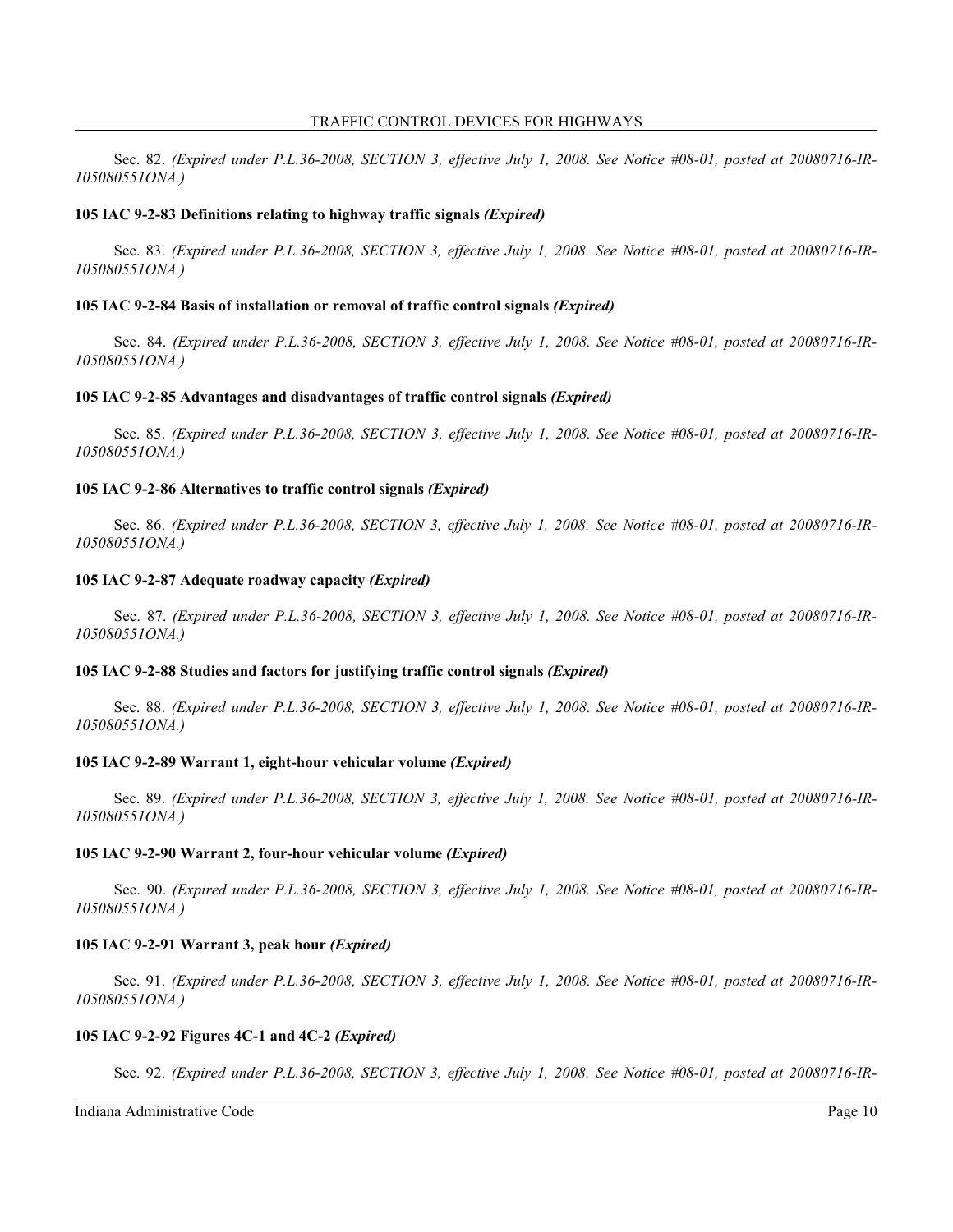### *105080551ONA.)*

### **105 IAC 9-2-93 Warrant 3, peak hour; section 4C.04** *(Expired)*

Sec. 93. *(Expired under P.L.36-2008, SECTION 3, effective July 1, 2008. See Notice #08-01, posted at 20080716-IR-105080551ONA.)*

### **105 IAC 9-2-94 Warrant 4, pedestrian volume** *(Expired)*

Sec. 94. *(Expired under P.L.36-2008, SECTION 3, effective July 1, 2008. See Notice #08-01, posted at 20080716-IR-105080551ONA.)*

### **105 IAC 9-2-95 Figures 4C-3 and 4C-4** *(Expired)*

Sec. 95. *(Expired under P.L.36-2008, SECTION 3, effective July 1, 2008. See Notice #08-01, posted at 20080716-IR-105080551ONA.)*

### **105 IAC 9-2-96 Warrant 4, pedestrian volume; section 4C.05** *(Expired)*

Sec. 96. *(Expired under P.L.36-2008, SECTION 3, effective July 1, 2008. See Notice #08-01, posted at 20080716-IR-105080551ONA.)*

### **105 IAC 9-2-97 Warrant 5, school crossing** *(Expired)*

Sec. 97. *(Expired under P.L.36-2008, SECTION 3, effective July 1, 2008. See Notice #08-01, posted at 20080716-IR-105080551ONA.)*

#### **105 IAC 9-2-98 Warrant 6, coordinated signal system** *(Expired)*

Sec. 98. *(Expired under P.L.36-2008, SECTION 3, effective July 1, 2008. See Notice #08-01, posted at 20080716-IR-105080551ONA.)*

### **105 IAC 9-2-99 Warrant 7, crash experience** *(Expired)*

Sec. 99. *(Expired under P.L.36-2008, SECTION 3, effective July 1, 2008. See Notice #08-01, posted at 20080716-IR-105080551ONA.)*

#### **105 IAC 9-2-100 Warrant 8, roadway network** *(Expired)*

Sec. 100. *(Expired under P.L.36-2008, SECTION 3, effective July 1, 2008. See Notice #08-01, posted at 20080716-IR-105080551ONA.)*

#### **105 IAC 9-2-101 General** *(Expired)*

Sec. 101. *(Expired under P.L.36-2008, SECTION 3, effective July 1, 2008. See Notice #08-01, posted at 20080716-IR-105080551ONA.)*

### **105 IAC 9-2-102 Meaning of vehicular signal indications** *(Expired)*

Sec. 102. *(Expired under P.L.36-2008, SECTION 3, effective July 1, 2008. See Notice #08-01, posted at 20080716-IR-105080551ONA.)*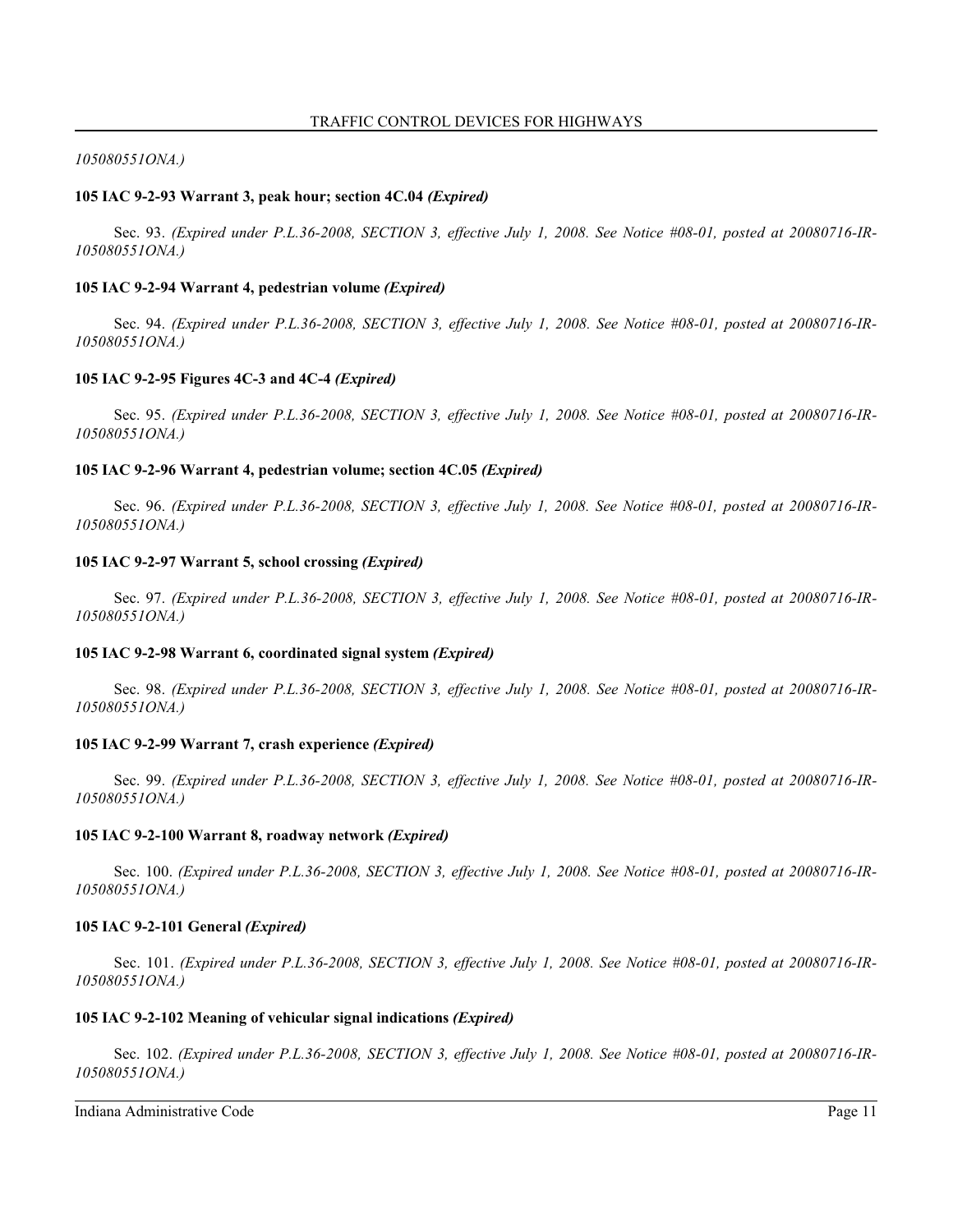### **105 IAC 9-2-103 Application of steady signal indications** *(Expired)*

Sec. 103. *(Expired under P.L.36-2008, SECTION 3, effective July 1, 2008. See Notice #08-01, posted at 20080716-IR-105080551ONA.)*

### **105 IAC 9-2-104 Application of steady signal indications for left turns** *(Expired)*

Sec. 104. *(Expired under P.L.36-2008, SECTION 3, effective July 1, 2008. See Notice #08-01, posted at 20080716-IR-105080551ONA.)*

### **105 IAC 9-2-105 Application of steady signal indications for right turns** *(Expired)*

Sec. 105. *(Expired under P.L.36-2008, SECTION 3, effective July 1, 2008. See Notice #08-01, posted at 20080716-IR-105080551ONA.)*

### **105 IAC 9-2-106 Prohibited steady signal indications** *(Expired)*

Sec. 106. *(Expired under P.L.36-2008, SECTION 3, effective July 1, 2008. See Notice #08-01, posted at 20080716-IR-105080551ONA.)*

### **105 IAC 9-2-107 Unexpected conflicts during green or yellow intervals** *(Expired)*

Sec. 107. *(Expired under P.L.36-2008, SECTION 3, effective July 1, 2008. See Notice #08-01, posted at 20080716-IR-105080551ONA.)*

### **105 IAC 9-2-108 Yellow change and red clearance intervals** *(Expired)*

Sec. 108. *(Expired under P.L.36-2008, SECTION 3, effective July 1, 2008. See Notice #08-01, posted at 20080716-IR-105080551ONA.)*

#### **105 IAC 9-2-109 Application of flashing signal indications** *(Expired)*

Sec. 109. *(Expired under P.L.36-2008, SECTION 3, effective July 1, 2008. See Notice #08-01, posted at 20080716-IR-105080551ONA.)*

#### **105 IAC 9-2-110 Size, number, and location of signal faces by approach** *(Expired)*

Sec. 110. *(Expired under P.L.36-2008, SECTION 3, effective July 1, 2008. See Notice #08-01, posted at 20080716-IR-105080551ONA.)*

#### **105 IAC 9-2-111 Number and arrangements of signal sections in vehicular traffic control signal faces** *(Expired)*

Sec. 111. *(Expired under P.L.36-2008, SECTION 3, effective July 1, 2008. See Notice #08-01, posted at 20080716-IR-105080551ONA.)*

#### **105 IAC 9-2-112 Figure 4D-3** *(Expired)*

Sec. 112. *(Expired under P.L.36-2008, SECTION 3, effective July 1, 2008. See Notice #08-01, posted at 20080716-IR-105080551ONA.)*

#### **105 IAC 9-2-113 Temporary traffic control signals; section 4D.20** *(Expired)*

Indiana Administrative Code Page 12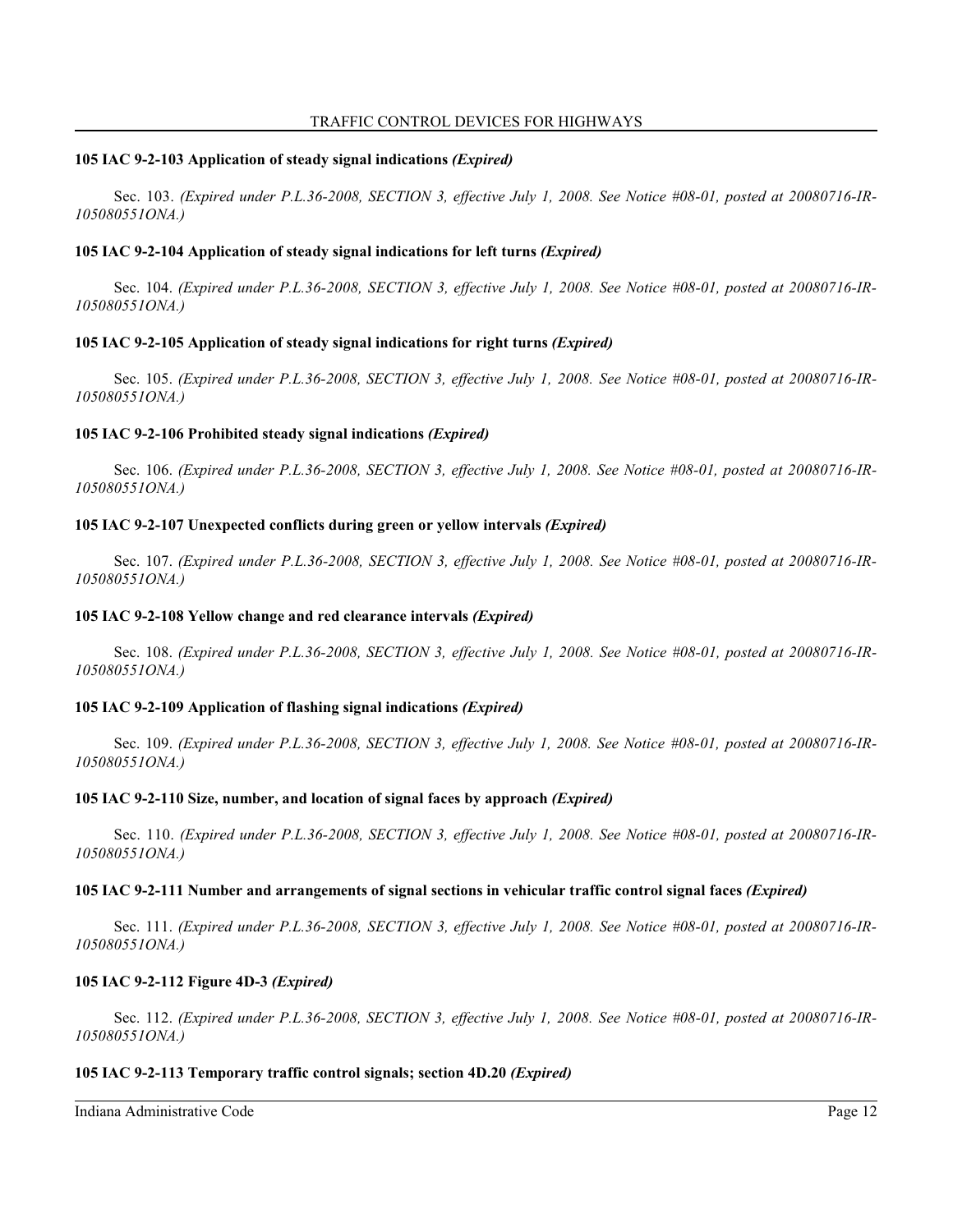Sec. 113. *(Expired under P.L.36-2008, SECTION 3, effective July 1, 2008. See Notice #08-01, posted at 20080716-IR-105080551ONA.)*

### **105 IAC 9-2-114 Traffic signal signs, auxiliary** *(Expired)*

Sec. 114. *(Expired under P.L.36-2008, SECTION 3, effective July 1, 2008. See Notice #08-01, posted at 20080716-IR-105080551ONA.)*

### **105 IAC 9-2-115 Application of pedestrian signal heads** *(Expired)*

Sec. 115. *(Expired under P.L.36-2008, SECTION 3, effective July 1, 2008. See Notice #08-01, posted at 20080716-IR-105080551ONA.)*

### **105 IAC 9-2-116 Size, design, and illumination of pedestrian signal indications** *(Expired)*

Sec. 116. *(Expired under P.L.36-2008, SECTION 3, effective July 1, 2008. See Notice #08-01, posted at 20080716-IR-105080551ONA.)*

### **105 IAC 9-2-117 Accessible pedestrian signals** *(Expired)*

Sec. 117. *(Expired under P.L.36-2008, SECTION 3, effective July 1, 2008. See Notice #08-01, posted at 20080716-IR-105080551ONA.)*

## **105 IAC 9-2-118 Figure 4E-2** *(Expired)*

Sec. 118. *(Expired under P.L.36-2008, SECTION 3, effective July 1, 2008. See Notice #08-01, posted at 20080716-IR-105080551ONA.)*

### **105 IAC 9-2-119 Fundamental principles of temporary traffic control** *(Expired)*

Sec. 119. *(Expired under P.L.36-2008, SECTION 3, effective July 1, 2008. See Notice #08-01, posted at 20080716-IR-105080551ONA.)*

#### **105 IAC 9-2-120 Tapers** *(Expired)*

Sec. 120. *(Expired under P.L.36-2008, SECTION 3, effective July 1, 2008. See Notice #08-01, posted at 20080716-IR-105080551ONA.)*

#### **105 IAC 9-2-121 General characteristics of signs** *(Expired)*

Sec. 121. *(Expired under P.L.36-2008, SECTION 3, effective July 1, 2008. See Notice #08-01, posted at 20080716-IR-105080551ONA.)*

### **105 IAC 9-2-122 Sign placement** *(Expired)*

Sec. 122. *(Expired under P.L.36-2008, SECTION 3, effective July 1, 2008. See Notice #08-01, posted at 20080716-IR-105080551ONA.)*

#### **105 IAC 9-2-123 Road (street) work sign (W20-1)** *(Expired)*

Sec. 123. *(Expired under P.L.36-2008, SECTION 3, effective July 1, 2008. See Notice #08-01, posted at 20080716-IR-*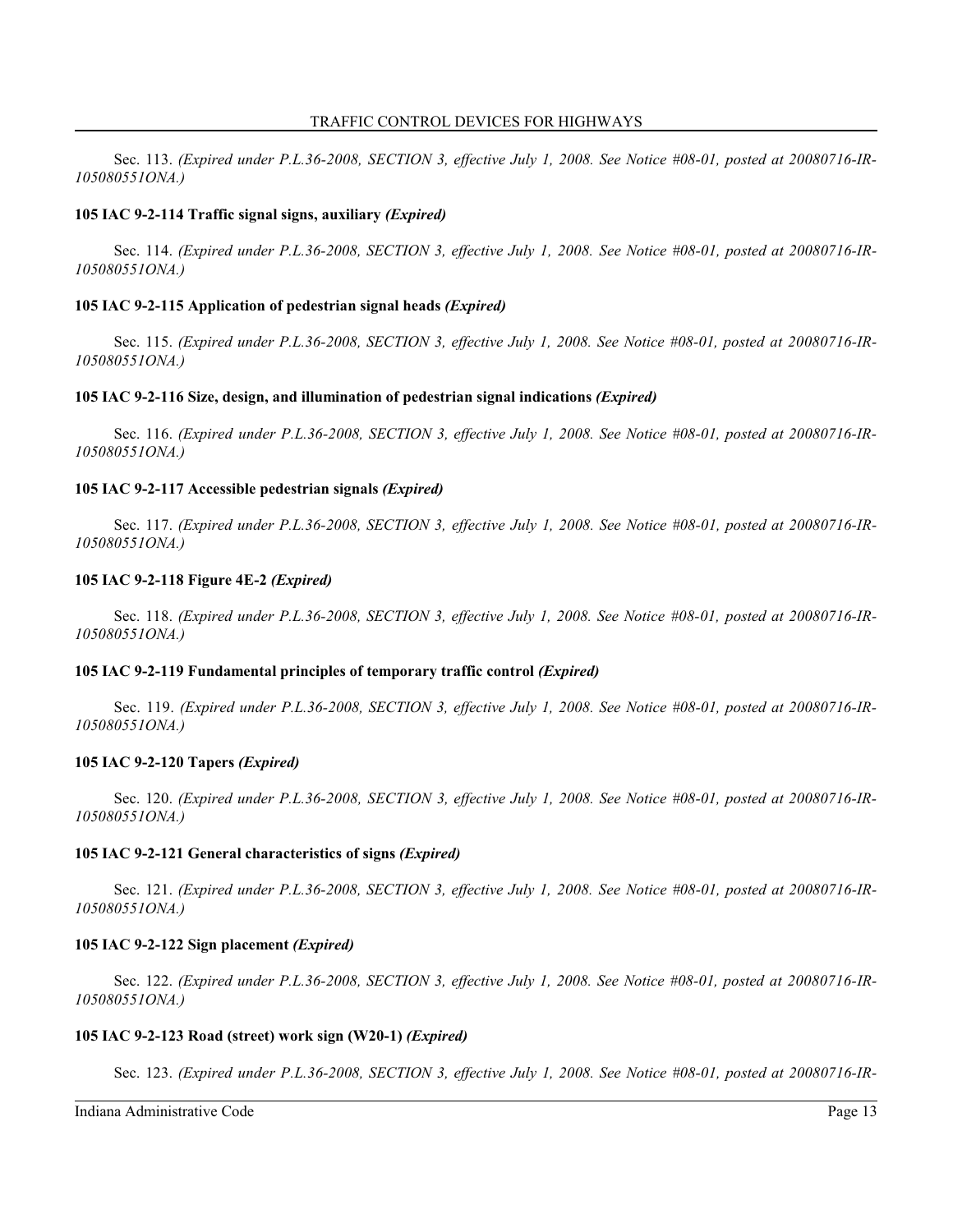### *105080551ONA.)*

### **105 IAC 9-2-124 Road work next xx km (miles) sign (G20-1)** *(Expired)*

Sec. 124. *(Expired under P.L.36-2008, SECTION 3, effective July 1, 2008. See Notice #08-01, posted at 20080716-IR-105080551ONA.)*

### **105 IAC 9-2-125 End road work sign (G20-2a)** *(Expired)*

Sec. 125. *(Expired under P.L.36-2008, SECTION 3, effective July 1, 2008. See Notice #08-01, posted at 20080716-IR-105080551ONA.)*

### **105 IAC 9-2-126 Portable changeable message signs** *(Expired)*

Sec. 126. *(Expired under P.L.36-2008, SECTION 3, effective July 1, 2008. See Notice #08-01, posted at 20080716-IR-105080551ONA.)*

### **105 IAC 9-2-127 Temporary traffic control signals; section 6F.74** *(Expired)*

Sec. 127. *(Expired under P.L.36-2008, SECTION 3, effective July 1, 2008. See Notice #08-01, posted at 20080716-IR-105080551ONA.)*

#### **105 IAC 9-2-128 Location of work** *(Expired)*

Sec. 128. *(Expired under P.L.36-2008, SECTION 3, effective July 1, 2008. See Notice #08-01, posted at 20080716-IR-105080551ONA.)*

#### **105 IAC 9-2-129 Work on the shoulder with minor encroachment** *(Expired)*

Sec. 129. *(Expired under P.L.36-2008, SECTION 3, effective July 1, 2008. See Notice #08-01, posted at 20080716-IR-105080551ONA.)*

#### **105 IAC 9-2-130 Typical applications** *(Expired)*

Sec. 130. *(Expired under P.L.36-2008, SECTION 3, effective July 1, 2008. See Notice #08-01, posted at 20080716-IR-105080551ONA.)*

### **105 IAC 9-2-131 Need for standards** *(Expired)*

Sec. 131. *(Expired under P.L.36-2008, SECTION 3, effective July 1, 2008. See Notice #08-01, posted at 20080716-IR-105080551ONA.)*

#### **105 IAC 9-2-132 Size of school signs** *(Expired)*

Sec. 132. *(Expired under P.L.36-2008, SECTION 3, effective July 1, 2008. See Notice #08-01, posted at 20080716-IR-105080551ONA.)*

#### **105 IAC 9-2-133 Table 7B-1** *(Expired)*

Sec. 133. *(Expired under P.L.36-2008, SECTION 3, effective July 1, 2008. See Notice #08-01, posted at 20080716-IR-105080551ONA.)*

Indiana Administrative Code Page 14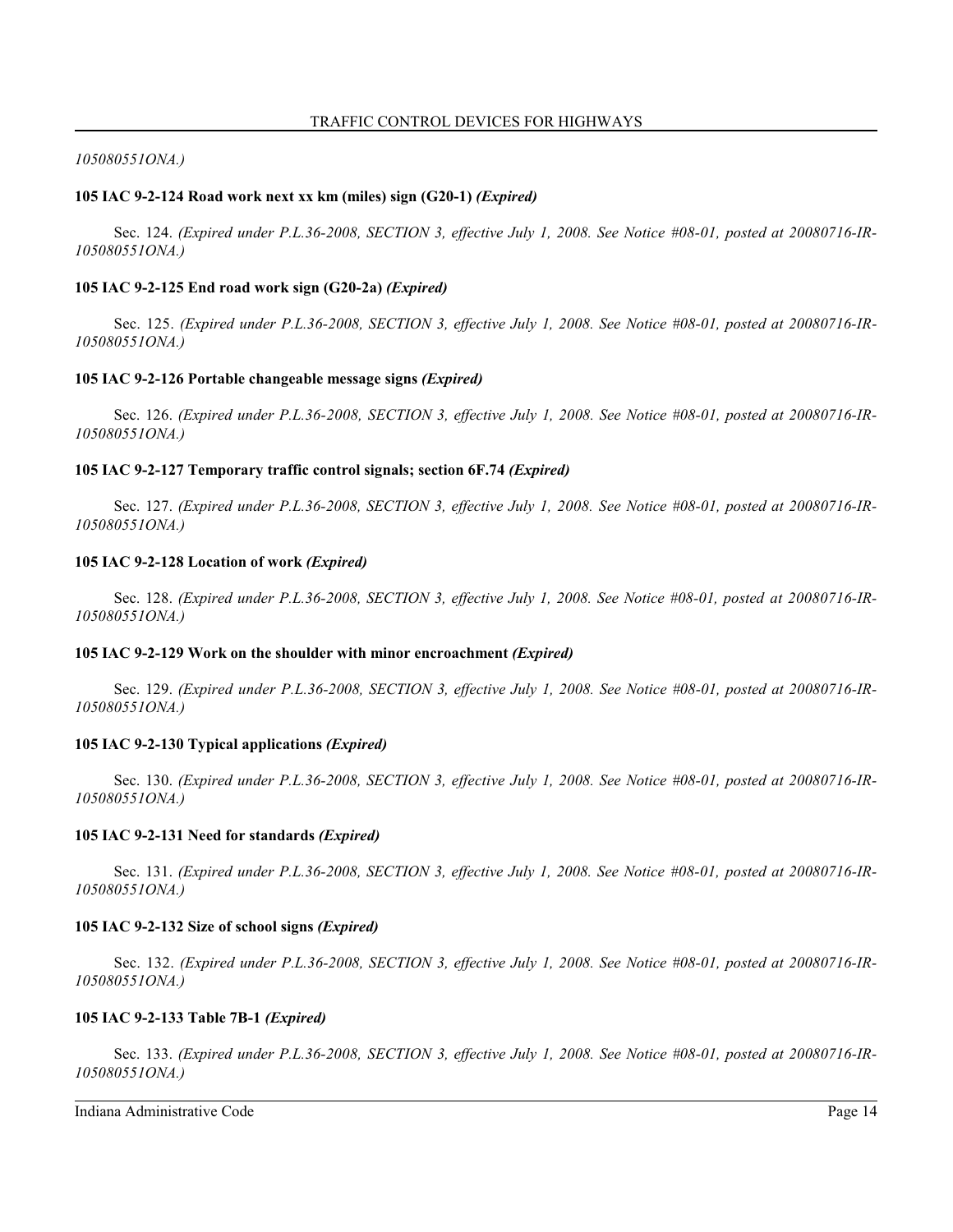#### **105 IAC 9-2-134 Position of signs** *(Expired)*

Sec. 134. *(Expired under P.L.36-2008, SECTION 3, effective July 1, 2008. See Notice #08-01, posted at 20080716-IR-105080551ONA.)*

### **105 IAC 9-2-135 Sign color for school warning signs** *(Expired)*

Sec. 135. *(Expired under P.L.36-2008, SECTION 3, effective July 1, 2008. See Notice #08-01, posted at 20080716-IR-105080551ONA.)*

### **105 IAC 9-2-136 School advance warning sign (S1-1)** *(Expired)*

Sec. 136. *(Expired under P.L.36-2008, SECTION 3, effective July 1, 2008. See Notice #08-01, posted at 20080716-IR-105080551ONA.)*

### **105 IAC 9-2-137 Signs S3-Y2, SR5-Y1, and SR5-Y2** *(Expired)*

Sec. 137. *(Expired under P.L.36-2008, SECTION 3, effective July 1, 2008. See Notice #08-01, posted at 20080716-IR-105080551ONA.)*

### **105 IAC 9-2-138 School bus stop ahead sign (S3-1)** *(Expired)*

Sec. 138. *(Expired under P.L.36-2008, SECTION 3, effective July 1, 2008. See Notice #08-01, posted at 20080716-IR-105080551ONA.)*

#### **105 IAC 9-2-139 Stop line markings** *(Expired)*

Sec. 139. *(Expired under P.L.36-2008, SECTION 3, effective July 1, 2008. See Notice #08-01, posted at 20080716-IR-105080551ONA.)*

#### **105 IAC 9-2-140 Curb markings for parking regulations** *(Expired)*

Sec. 140. *(Expired under P.L.36-2008, SECTION 3, effective July 1, 2008. See Notice #08-01, posted at 20080716-IR-105080551ONA.)*

#### **105 IAC 9-2-141 Pavement word and symbol markings** *(Expired)*

Sec. 141. *(Expired under P.L.36-2008, SECTION 3, effective July 1, 2008. See Notice #08-01, posted at 20080716-IR-105080551ONA.)*

#### **105 IAC 9-2-142 Adult guards** *(Expired)*

Sec. 142. *(Expired under P.L.36-2008, SECTION 3, effective July 1, 2008. See Notice #08-01, posted at 20080716-IR-105080551ONA.)*

#### **105 IAC 9-2-143 Qualifications of adult guards** *(Expired)*

Sec. 143. *(Expired under P.L.36-2008, SECTION 3, effective July 1, 2008. See Notice #08-01, posted at 20080716-IR-105080551ONA.)*

### **105 IAC 9-2-144 Uniform of adult guards and student patrols** *(Expired)*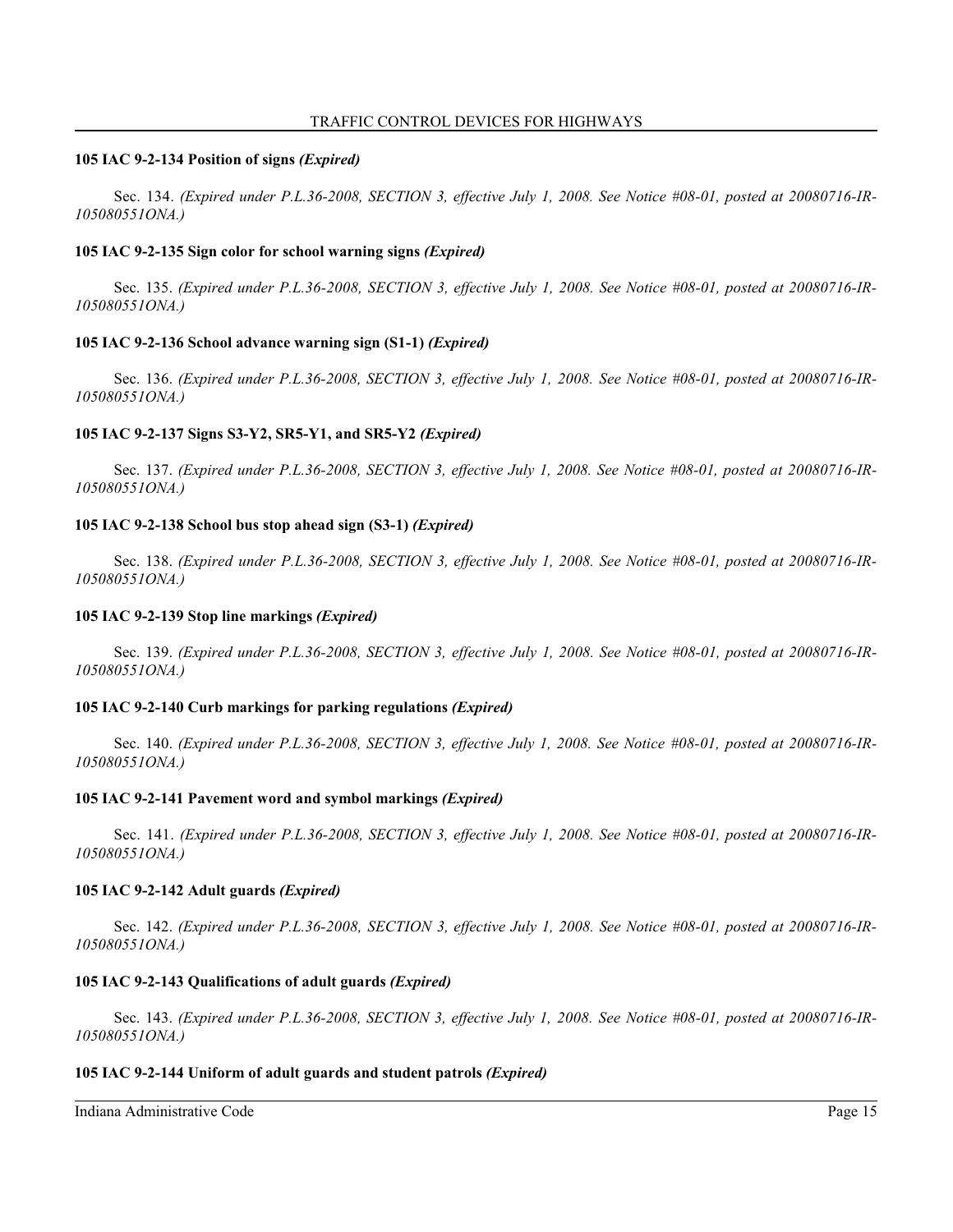Sec. 144. *(Expired under P.L.36-2008, SECTION 3, effective July 1, 2008. See Notice #08-01, posted at 20080716-IR-105080551ONA.)*

#### **105 IAC 9-2-145 Student patrols** *(Expired)*

Sec. 145. *(Expired under P.L.36-2008, SECTION 3, effective July 1, 2008. See Notice #08-01, posted at 20080716-IR-105080551ONA.)*

#### **105 IAC 9-2-146 Criteria for use of grade-separated crossings** *(Expired)*

Sec. 146. *(Expired under P.L.36-2008, SECTION 3, effective July 1, 2008. See Notice #08-01, posted at 20080716-IR-105080551ONA.)*

### **105 IAC 9-2-147 Part 8 table of contents** *(Expired)*

Sec. 147. *(Expired under P.L.36-2008, SECTION 3, effective July 1, 2008. See Notice #08-01, posted at 20080716-IR-105080551ONA.)*

#### **105 IAC 9-2-148 Introduction; section 8A.01** *(Expired)*

Sec. 148. *(Expired under P.L.36-2008, SECTION 3, effective July 1, 2008. See Notice #08-01, posted at 20080716-IR-105080551ONA.)*

#### **105 IAC 9-2-149 Use of standard devices, systems, and practices; section 8A.02** *(Expired)*

Sec. 149. *(Expired under P.L.36-2008, SECTION 3, effective July 1, 2008. See Notice #08-01, posted at 20080716-IR-105080551ONA.)*

#### **105 IAC 9-2-150 Uniform provisions; section 8A.03** *(Expired)*

Sec. 150. *(Expired under P.L.36-2008, SECTION 3, effective July 1, 2008. See Notice #08-01, posted at 20080716-IR-105080551ONA.)*

#### **105 IAC 9-2-151 Purpose** *(Expired)*

Sec. 151. *(Expired under P.L.36-2008, SECTION 3, effective July 1, 2008. See Notice #08-01, posted at 20080716-IR-105080551ONA.)*

#### **105 IAC 9-2-152 Highway-rail grade crossing (crossbuck) signs (R15-1 and R15-2)** *(Expired)*

Sec. 152. *(Expired under P.L.36-2008, SECTION 3, effective July 1, 2008. See Notice #08-01, posted at 20080716-IR-105080551ONA.)*

### **105 IAC 9-2-153 Exempt highway-rail grade crossing signs (R15-3 and W10-1a)** *(Expired)*

Sec. 153. *(Expired under P.L.36-2008, SECTION 3, effective July 1, 2008. See Notice #08-01, posted at 20080716-IR-105080551ONA.)*

#### **105 IAC 9-2-154 Turn restrictions during preemption** *(Expired)*

Sec. 154. *(Expired under P.L.36-2008, SECTION 3, effective July 1, 2008. See Notice #08-01, posted at 20080716-IR-*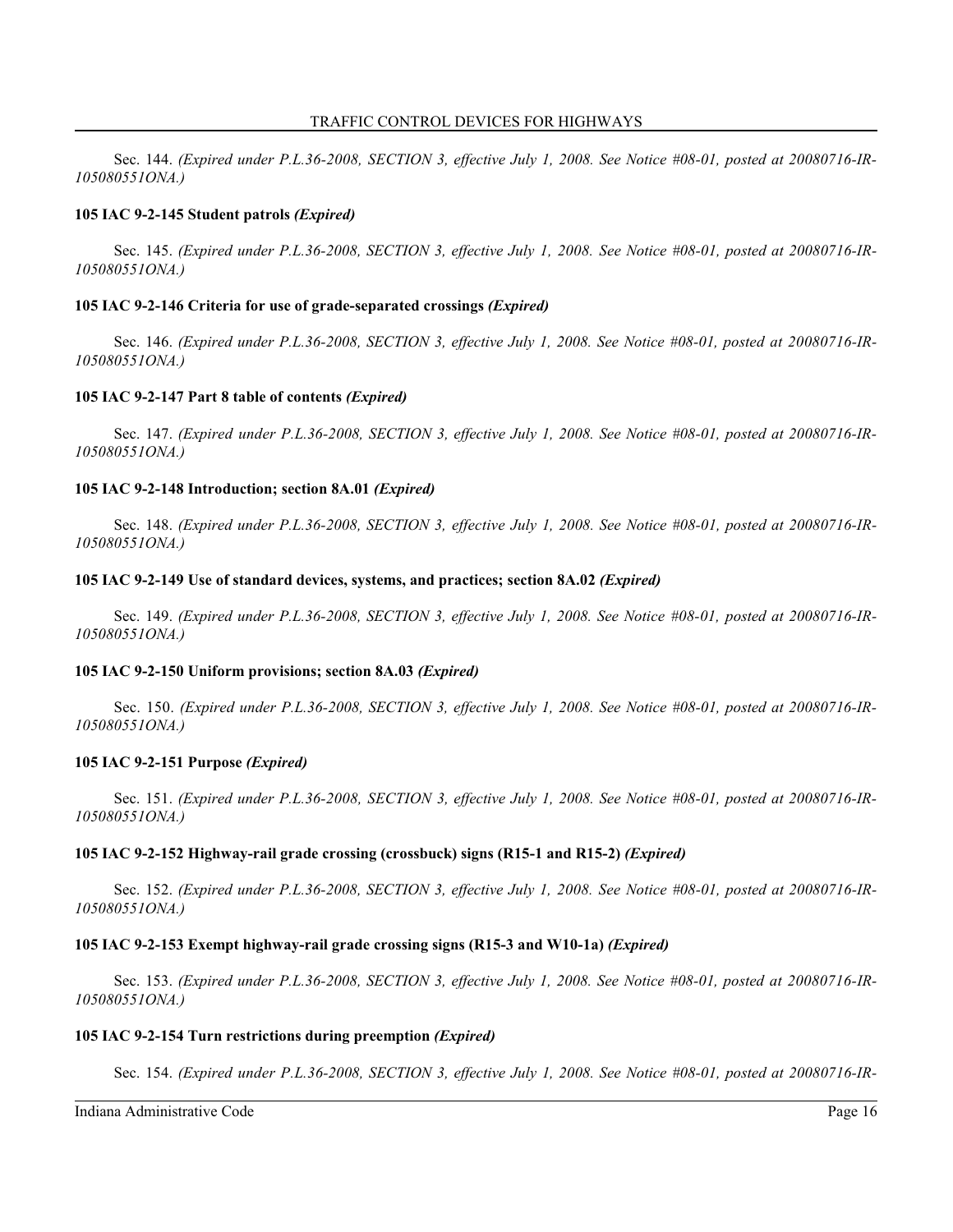### *105080551ONA.)*

### **105 IAC 9-2-155 Do not stop on tracks sign (R8-8); section 8B.06** *(Expired)*

Sec. 155. *(Expired under P.L.36-2008, SECTION 3, effective July 1, 2008. See Notice #08-01, posted at 20080716-IR-105080551ONA.)*

### **105 IAC 9-2-156 Stop or yield signs at highway-rail grade crossings** *(Expired)*

Sec. 156. *(Expired under P.L.36-2008, SECTION 3, effective July 1, 2008. See Notice #08-01, posted at 20080716-IR-105080551ONA.)*

### **105 IAC 9-2-157 Tracks out of service sign (R8-9)** *(Expired)*

Sec. 157. *(Expired under P.L.36-2008, SECTION 3, effective July 1, 2008. See Notice #08-01, posted at 20080716-IR-105080551ONA.)*

### **105 IAC 9-2-158 Emergency notification sign (I-13 or I-13a)** *(Expired)*

Sec. 158. *(Expired under P.L.36-2008, SECTION 3, effective July 1, 2008. See Notice #08-01, posted at 20080716-IR-105080551ONA.)*

### **105 IAC 9-2-159 Trains may exceed 130 km/h (80 mph) signs (W-108a)** *(Expired)*

Sec. 159. *(Expired under P.L.36-2008, SECTION 3, effective July 1, 2008. See Notice #08-01, posted at 20080716-IR-105080551ONA.)*

#### **105 IAC 9-2-160 Look sign (R15-8)** *(Expired)*

Sec. 160. *(Expired under P.L.36-2008, SECTION 3, effective July 1, 2008. See Notice #08-01, posted at 20080716-IR-105080551ONA.)*

### **105 IAC 9-2-161 Low ground clearance highway-rail grade crossing sign (W10-5)** *(Expired)*

Sec. 161. *(Expired under P.L.36-2008, SECTION 3, effective July 1, 2008. See Notice #08-01, posted at 20080716-IR-105080551ONA.)*

#### **105 IAC 9-2-162 Storage space signs (W10-11, W10-11a, and W10-11b)** *(Expired)*

Sec. 162. *(Expired under P.L.36-2008, SECTION 3, effective July 1, 2008. See Notice #08-01, posted at 20080716-IR-105080551ONA.)*

#### **105 IAC 9-2-163 Pavement markings** *(Expired)*

Sec. 163. *(Expired under P.L.36-2008, SECTION 3, effective July 1, 2008. See Notice #08-01, posted at 20080716-IR-105080551ONA.)*

#### **105 IAC 9-2-164 Buzz strips** *(Expired)*

Sec. 164. *(Expired under P.L.36-2008, SECTION 3, effective July 1, 2008. See Notice #08-01, posted at 20080716-IR-105080551ONA.)*

Indiana Administrative Code Page 17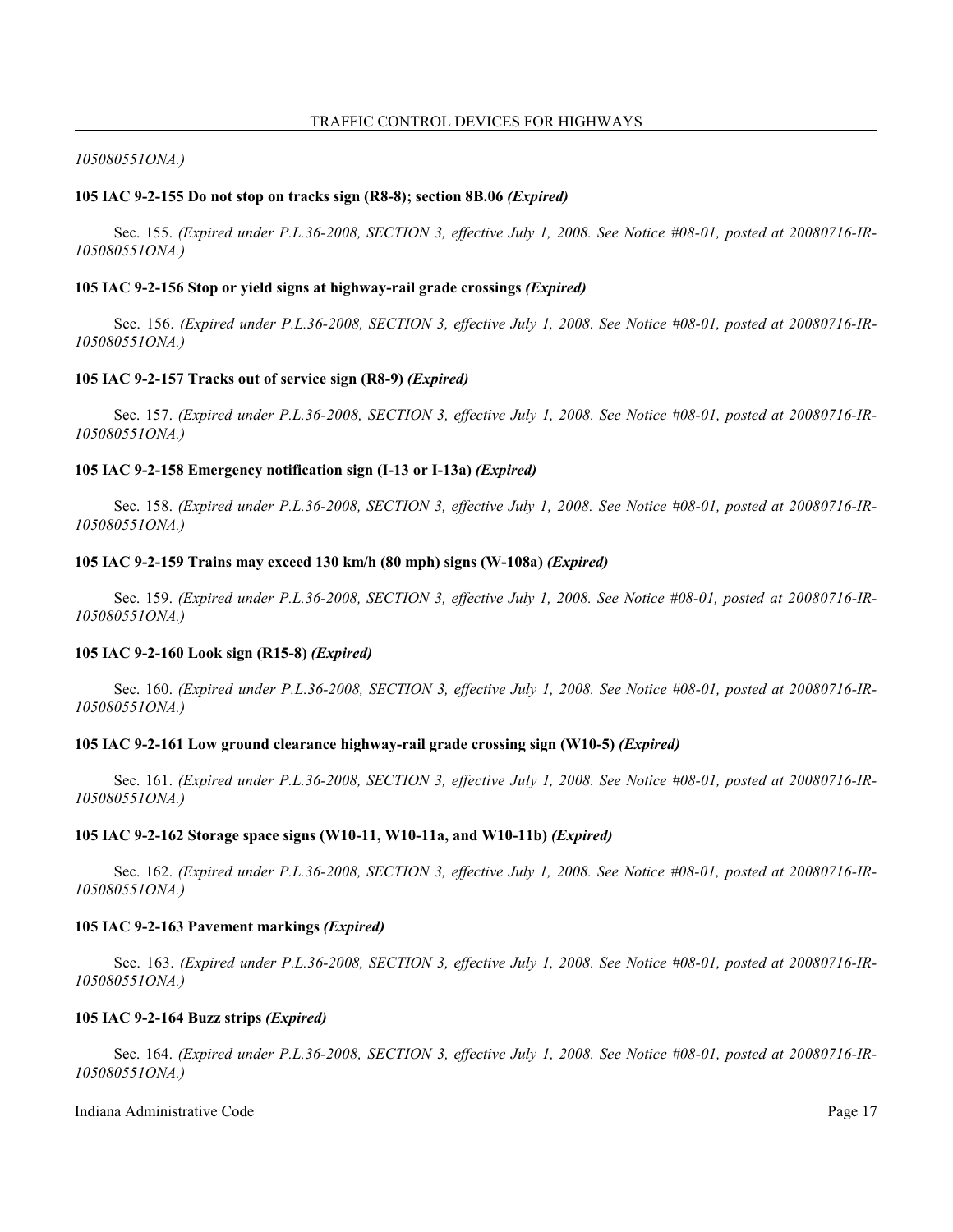### **105 IAC 9-2-165 Illumination at highway-rail grade crossings** *(Expired)*

Sec. 165. *(Expired under P.L.36-2008, SECTION 3, effective July 1, 2008. See Notice #08-01, posted at 20080716-IR-105080551ONA.)*

### **105 IAC 9-2-166 Introduction; section 8D.01** *(Expired)*

Sec. 166. *(Expired under P.L.36-2008, SECTION 3, effective July 1, 2008. See Notice #08-01, posted at 20080716-IR-105080551ONA.)*

### **105 IAC 9-2-167 Flashing-light signals, post-mounted** *(Expired)*

Sec. 167. *(Expired under P.L.36-2008, SECTION 3, effective July 1, 2008. See Notice #08-01, posted at 20080716-IR-105080551ONA.)*

### **105 IAC 9-2-168 Flashing-light signals, overhead structures** *(Expired)*

Sec. 168. *(Expired under P.L.36-2008, SECTION 3, effective July 1, 2008. See Notice #08-01, posted at 20080716-IR-105080551ONA.)*

### **105 IAC 9-2-169 Automatic gates; section 8D.04** *(Expired)*

Sec. 169. *(Expired under P.L.36-2008, SECTION 3, effective July 1, 2008. See Notice #08-01, posted at 20080716-IR-105080551ONA.)*

### **105 IAC 9-2-170 Four-quadrant gate systems; section 8D.05** *(Expired)*

Sec. 170. *(Expired under P.L.36-2008, SECTION 3, effective July 1, 2008. See Notice #08-01, posted at 20080716-IR-105080551ONA.)*

#### **105 IAC 9-2-171 Train detection** *(Expired)*

Sec. 171. *(Expired under P.L.36-2008, SECTION 3, effective July 1, 2008. See Notice #08-01, posted at 20080716-IR-105080551ONA.)*

#### **105 IAC 9-2-172 Traffic control signals at or near highway-rail grade crossings** *(Expired)*

Sec. 172. *(Expired under P.L.36-2008, SECTION 3, effective July 1, 2008. See Notice #08-01, posted at 20080716-IR-105080551ONA.)*

#### **105 IAC 9-2-173 Bicyclist traffic control devices; requirements** *(Expired)*

Sec. 173. *(Expired under P.L.36-2008, SECTION 3, effective July 1, 2008. See Notice #08-01, posted at 20080716-IR-105080551ONA.)*

#### **105 IAC 9-2-174 Design of bicycle signs** *(Expired)*

Sec. 174. *(Expired under P.L.36-2008, SECTION 3, effective July 1, 2008. See Notice #08-01, posted at 20080716-IR-105080551ONA.)*

### **105 IAC 9-2-175 Stop and yield signs (R1-1 and R1-2)** *(Expired)*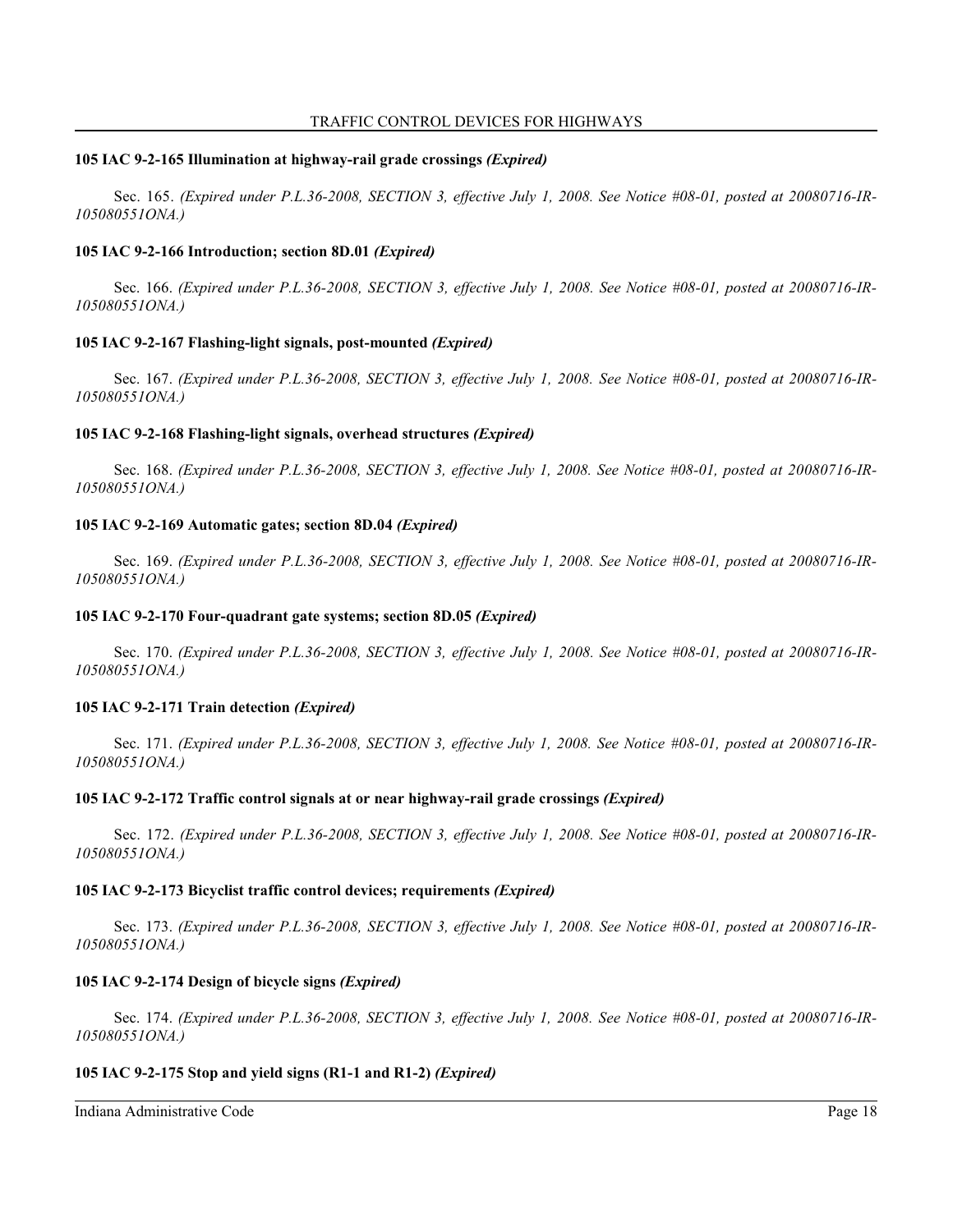Sec. 175. *(Expired under P.L.36-2008, SECTION 3, effective July 1, 2008. See Notice #08-01, posted at 20080716-IR-105080551ONA.)*

### **105 IAC 9-2-176 Turn or curve warning signs (W1 series)** *(Expired)*

Sec. 176. *(Expired under P.L.36-2008, SECTION 3, effective July 1, 2008. See Notice #08-01, posted at 20080716-IR-105080551ONA.)*

### **105 IAC 9-2-177 Other bicycle warning signs** *(Expired)*

Sec. 177. *(Expired under P.L.36-2008, SECTION 3, effective July 1, 2008. See Notice #08-01, posted at 20080716-IR-105080551ONA.)*

#### **105 IAC 9-2-178 Bicycle route markers (M1-8 and M1-9); section 9B.17** *(Expired)*

Sec. 178. *(Expired under P.L.36-2008, SECTION 3, effective July 1, 2008. See Notice #08-01, posted at 20080716-IR-105080551ONA.)*

#### **105 IAC 9-2-179 Bicycle route markers (M1-8 and M1-9); section 9B.18** *(Expired)*

Sec. 179. *(Expired under P.L.36-2008, SECTION 3, effective July 1, 2008. See Notice #08-01, posted at 20080716-IR-105080551ONA.)*

### **105 IAC 9-2-180 Signal operations for bicycles** *(Expired)*

Sec. 180. *(Expired under P.L.36-2008, SECTION 3, effective July 1, 2008. See Notice #08-01, posted at 20080716-IR-105080551ONA.)*

#### **105 IAC 9-2-181 Introduction; section 10A** *(Expired)*

Sec. 181. *(Expired under P.L.36-2008, SECTION 3, effective July 1, 2008. See Notice #08-01, posted at 20080716-IR-105080551ONA.)*

#### **105 IAC 9-2-182 Use of standard devices, systems, and practices; section 10A.02** *(Expired)*

Sec. 182. *(Expired under P.L.36-2008, SECTION 3, effective July 1, 2008. See Notice #08-01, posted at 20080716-IR-105080551ONA.)*

#### **105 IAC 9-2-183 Uniform provisions; section 10A.03** *(Expired)*

Sec. 183. *(Expired under P.L.36-2008, SECTION 3, effective July 1, 2008. See Notice #08-01, posted at 20080716-IR-105080551ONA.)*

#### **105 IAC 9-2-184 Introduction; section 108.01** *(Expired)*

Sec. 184. *(Expired under P.L.36-2008, SECTION 3, effective July 1, 2008. See Notice #08-01, posted at 20080716-IR-105080551ONA.)*

#### **105 IAC 9-2-185 Do not stop on tracks sign (R8-8); section 10C.04** *(Expired)*

Sec. 185. *(Expired under P.L.36-2008, SECTION 3, effective July 1, 2008. See Notice #08-01, posted at 20080716-IR-*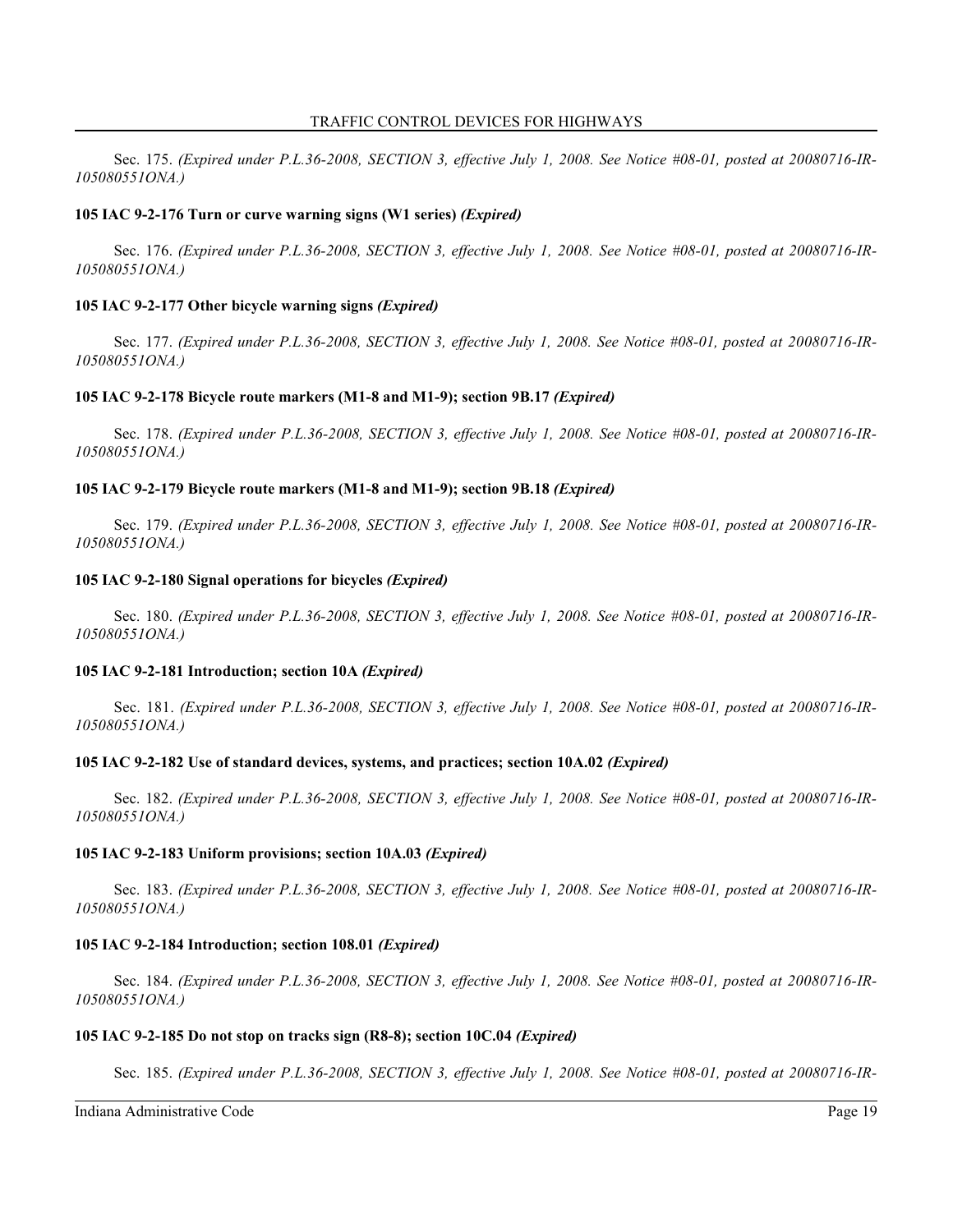### *105080551ONA.)*

### **105 IAC 9-2-186 Light rail transit-activated blank-out turn prohibition signs (R3-1a and R3-2a)** *(Expired)*

Sec. 186. *(Expired under P.L.36-2008, SECTION 3, effective July 1, 2008. See Notice #08-01, posted at 20080716-IR-105080551ONA.)*

#### **105 IAC 9-2-187 Dynamic envelope delineation markings** *(Expired)*

Sec. 187. *(Expired under P.L.36-2008, SECTION 3, effective July 1, 2008. See Notice #08-01, posted at 20080716-IR-105080551ONA.)*

### **105 IAC 9-2-188 Four-quadrant gate systems; section 10D.02** *(Expired)*

Sec. 188. *(Expired under P.L.36-2008, SECTION 3, effective July 1, 2008. See Notice #08-01, posted at 20080716-IR-105080551ONA.)*

### **105 IAC 9-2-189 Automatic gates; section 10D.03** *(Expired)*

Sec. 189. *(Expired under P.L.36-2008, SECTION 3, effective July 1, 2008. See Notice #08-01, posted at 20080716-IR-105080551ONA.)*

### **105 IAC 9-2-190 Traffic signal preemption turning restrictions** *(Expired)*

Sec. 190. *(Expired under P.L.36-2008, SECTION 3, effective July 1, 2008. See Notice #08-01, posted at 20080716-IR-105080551ONA.)*

# **Rule 3. Buses; Vehicle Width**

**105 IAC 9-3-1 Buses; vehicle width** Authority: IC 9-20-8-1

Affected: IC 9-20-8-2

Sec. 1. Any motor vehicle designed and used for the carrying of more than seven (7) persons, including passenger buses, and having a total outside width not exceeding eight (8) feet six (6) inches, exclusive of safety equipment, may be operated upon any public highway having a lane width of twelve (12) feet or more. *(Indiana Department of Transportation; 105 IAC 9-3-1; filed Jun 2, 1982, 10:12 a.m.: 5 IR 1301; readopted filed Nov 7, 2001, 3:20 p.m.: 25 IR 899; readopted filed Jun 14, 2007, 2:45 p.m.: 20070627-IR-105070237RFA; readopted filed Oct 2, 2013, 11:39 a.m.: 20131030-IR-105130295RFA; readopted filed Oct 4, 2019, 9:49 a.m.: 20191030-IR-105190422RFA) NOTE: Transferred from Department of Highways (120 IAC 4-4-1) to Indiana Department of Transportation (105 IAC 9-3-1) by P.L.112-1989, SECTION 5, effective July 1, 1989.*

# **Rule 4. Business Signs on Information Panels Within Highway Rights-of-Way**

### **105 IAC 9-4-1 Purpose of rule**

Authority: IC 8-23-2-6 Affected: IC 9-21-2; IC 9-21-4-5

Sec. 1. The purpose of thisrule is to establish standards, criteria, and procedures for signs erected within highway rights-of-way to provide directional information for business establishments offering goods and services in the interest of the traveling public. *(Indiana Department of Transportation; 105 IAC 9-4-1; filed Aug 13, 1984, 2:54 p.m.: 7 IR 2326; filed Jan 8, 1992, 12:00 p.m.:*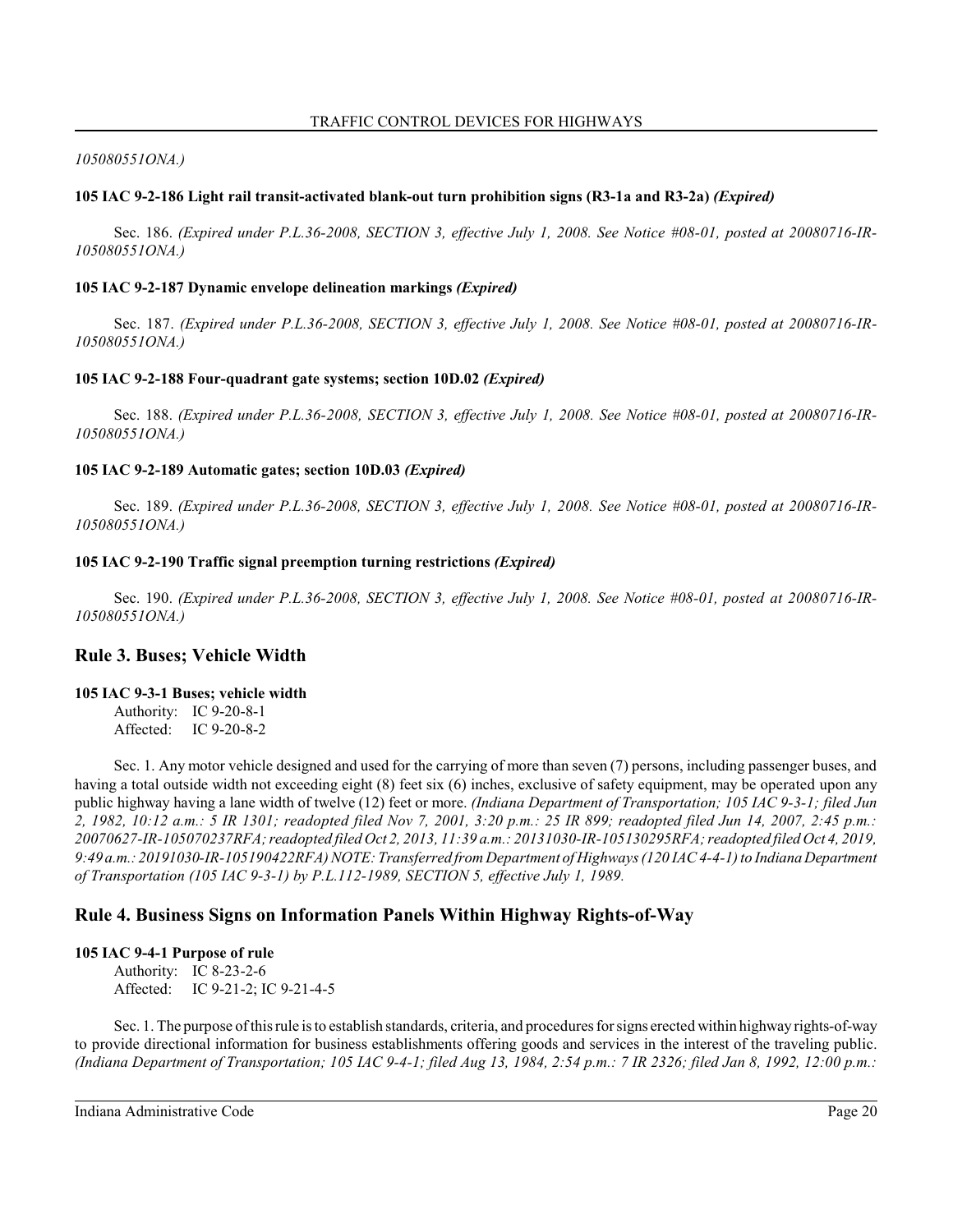### TRAFFIC CONTROL DEVICES FOR HIGHWAYS

*15 IR 698; readopted filed Nov 7, 2001, 3:20 p.m.: 25 IR 899; readopted filed Jun 14, 2007, 2:45 p.m.: 20070627-IR-105070237RFA; readopted filed Oct 2, 2013, 11:39 a.m.: 20131030-IR-105130295RFA; readopted filed Oct 4, 2019, 9:49 a.m.: 20191030-IR-105190422RFA) NOTE: Transferred from Department of Highways (120 IAC 4-5-1) to Indiana Department of Transportation (105 IAC 9-4-1) by P.L.112-1989, SECTION 5, effective July 1, 1989.*

### **105 IAC 9-4-2 Authority** *(Repealed)*

Sec. 2. *(Repealed by Indiana Department of Transportation; filed Jan 8, 1992, 12:00 p.m.: 15 IR 700)*

### **105 IAC 9-4-3 Applicability**

Authority: IC 8-23-2-6 Affected: IC 9-21-2; IC 9-21-4-5

Sec. 3. The provisions of this rule are:

(1) applicable to specific service signs on the interstate system of highways and other freeways only; and

(2) not applicable to supplemental guide signs.

Further regulations concerning the use of specific service signs and supplemental guide signs can be found in the Indiana Manual on Uniform Traffic Control Devices for Streets and Highways, as adopted by order of the commissioner of the department under IC 9-21-2. *(Indiana Department of Transportation; 105 IAC 9-4-3; filed Aug 13, 1984, 2:54 p.m.: 7 IR 2326; filed Jan 8, 1992, 12:00 p.m.: 15 IR 698; readopted filed Nov 7, 2001, 3:20 p.m.: 25 IR 899; readopted filed Jun 14, 2007, 2:45 p.m.: 20070627-IR-105070237RFA; filed Sep 24, 2010, 1:43 p.m.: 20101020-IR-105100004FRA; readopted filed Oct 2, 2013, 11:39 a.m.: 20131030- IR-105130295RFA; readopted filed Oct 4, 2019, 9:49 a.m.: 20191030-IR-105190422RFA) NOTE: Transferred from Department of Highways (120 IAC 4-5-3) to Indiana Department of Transportation (105 IAC 9-4-3) by P.L.112-1989, SECTION 5, effective July 1, 1989.*

### **105 IAC 9-4-4 Definitions**

Authority: IC 8-23-2-6 Affected: IC 9-21-4-5

Sec. 4. The following definitions apply throughout this rule:

(1) "Business facility" means a business operating in one (1) or more of the areas of service permitted for installation of specific service signs and meeting the criteria for installation of a logo panel.

(2) "CLOSED panel" means a panel imprinted with the word CLOSED that may be installed over a logo panel to indicate the seasonal closing of a business.

(3) "Contractor" means the:

- (A) individual;
- (B) partnership;
- (C) firm;
- (D) corporation; or
- (E) combination of same;

contracting with the department for performance of prescribed work.

(4) "Department" means the Indiana department of transportation.

(5) "Freeway" means a divided highway for through traffic with full control of access, or the segments of an express highway or limited access highway with one (1) or more grade separated interchanges.

(6) "Full control of access" means the condition where the right of owners or occupants of abutting land or other persons to access light, air, or viewin connection with a highway is fully controlled. Full control is exercised to give preference to through traffic by:

- (A) providing access connections only with selected public roads; and
- (B) prohibiting crossings at grade or direct private driveway connections.

(7) "Interstate system" means the federally designated system of interstate highways with full control of access.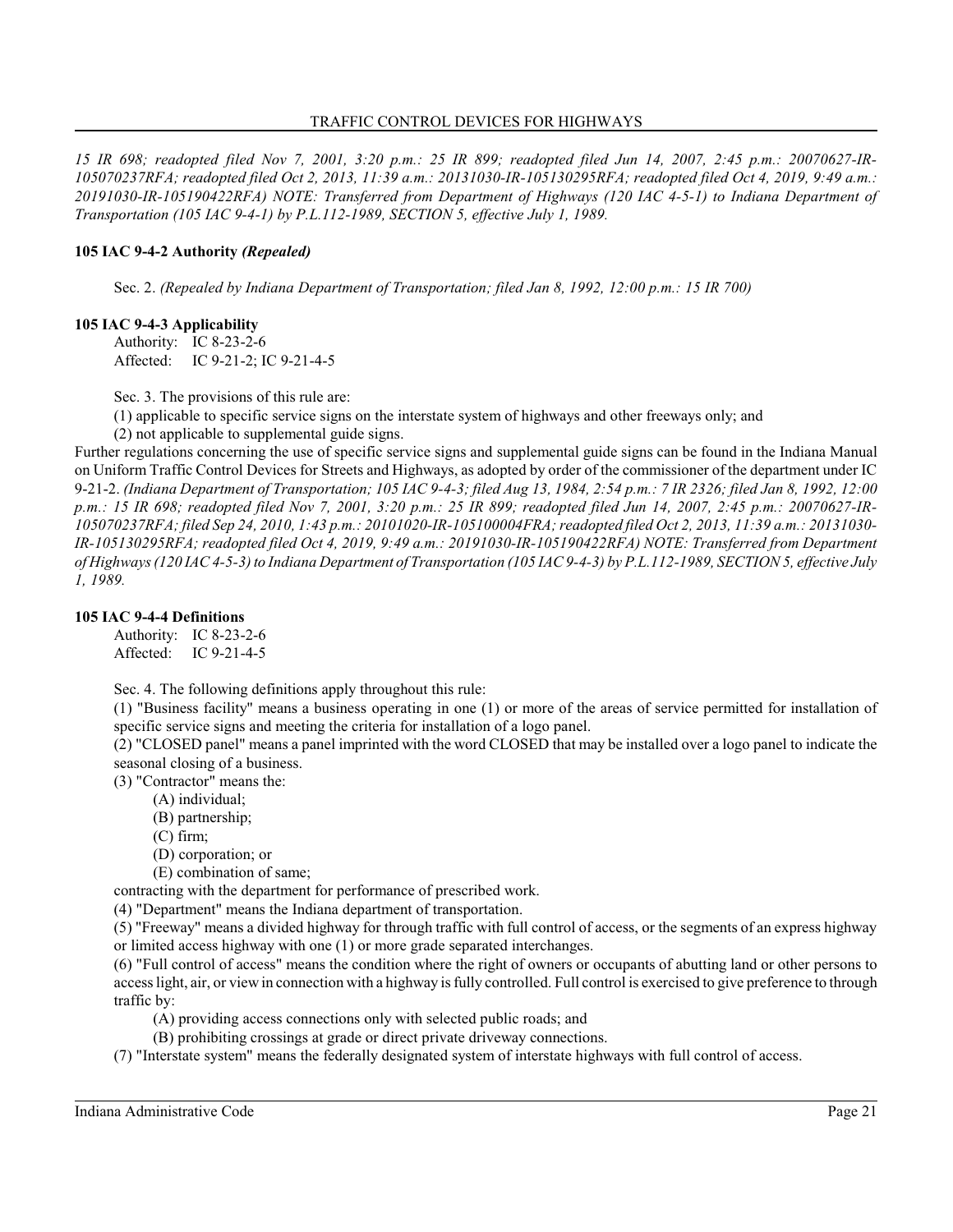(8) "Logo panel" means a:

(A) business sign; and

(B) separately attached sign mounted on specific service signs to show the:

- (i) brand;
- (ii) symbol;
- (iii) trademark;
- (iv) name; or
- (v) combination of these;

for a motorist service available at or near an interchange.

(9) "Miniature logo panel" means a reduced size duplicate of the logo panel installed on the specific service sign in advance of the interchange, which is installed on the specific service ramp sign, or a trail-blazing sign.

(10) "Primary applicant" means a business facility requesting a logo panel that meets the highest standard for the specific service.

(11) "Secondary applicant" means a business facility requesting a logo panel that meets a reduced standard for the specific service. Contracts for secondary applicants may be for a shorter period than for primary applicants.

(12) "Specific service ramp sign" means a reduced size specific service sign installed on an interchange ramp to indicate distance and direction to a business facility not readily visible from the intersection of the ramp and the crossing roadway.

(13) "Specific service sign" means a specific information panel and means a rectangular sign panel with the following:

(A) The words "GAS", "FOOD", "LODGING", "CAMPING", or "ATTRACTION".

- (B) Directional information.
- (C) One (1) or more logo panels.

(14) "Supplemental guide sign" means a large panel sign with a brown, or green retroreflective background, and a white retroreflective legend and border, that provides direction to one (1) or two (2) supplemental destinations, which can be reached from the interchange.

(15) "Tourist" means a person who travels over fifty (50) miles one-way from home.

(16) "Trail-blazing" means guiding a motorist from a specific service ramp sign to an eligible business facility through the use of trail-blazing sign or signs.

(17) "Trail-blazing sign" means a reduced size specific service sign installed on or near a crossroad to indicate a distance and direction to a business facility not readily visible from the interchange ramp.

*(Indiana Department of Transportation; 105 IAC 9-4-4; filed Aug 13, 1984, 2:54 p.m.: 7 IR 2326; filed Mar 2, 1988, 10:55 a.m.: 11 IR 2330; filed Jan 8, 1992, 12:00 p.m.: 15 IR 698; readopted filed Nov 7, 2001, 3:20 p.m.: 25 IR 899; filed Mar 21, 2002, 4:40 p.m.: 25 IR 2438; readopted filed Jun 14, 2007, 2:45 p.m.: 20070627-IR-105070237RFA; filed Sep 24, 2010, 1:43 p.m.: 20101020- IR-105100004FRA; readopted filed Oct 2, 2013, 11:39 a.m.: 20131030-IR-105130295RFA; filed Aug 11, 2015, 10:19 a.m.: 20150909-IR-105140336FRA; readopted filed Oct 4, 2019, 9:49 a.m.: 20191030-IR-105190422RFA) NOTE: Transferred from Department of Highways (120 IAC 4-5-4) to Indiana Department of Transportation (105 IAC 9-4-4) by P.L.112-1989, SECTION 5, effective July 1, 1989.*

### **105 IAC 9-4-5 Costs; rental fee**

Authority: IC 8-23-2-6 Affected: IC 9-21-4-5

Sec. 5. (a) The business facility or the department's contractor shall bear all costs of manufacturing, installation, and maintenance relating to their respective logo panel and miniature logo panel, including theft, vandalism, or damage for any reason. (b) The business facility shall pay a rental fee to the department or its authorized contractor.

(c) Business facilities which operate on a seasonal basis shall pay a fee for installation and subsequent removal of CLOSED panels or removal and reinstallation of logo panels.

(d) Fees will be established or approved jointly by the department and the Indiana department of commerce. *(Indiana Department of Transportation; 105 IAC 9-4-5; filed Aug 13, 1984, 2:54 p.m.: 7 IR 2326; errata, 7 IR 2546; filed Mar 2, 1988, 10:55 a.m.: 11 IR 2331; filed Jan 8, 1992, 12:00 p.m.: 15 IR 699; readopted filed Nov 7, 2001, 3:20 p.m.: 25 IR 899; filed Mar 21, 2002, 4:40 p.m.: 25 IR 2438; readopted filed Jun 14, 2007, 2:45 p.m.: 20070627-IR-105070237RFA; readopted filed Oct 2, 2013, 11:39*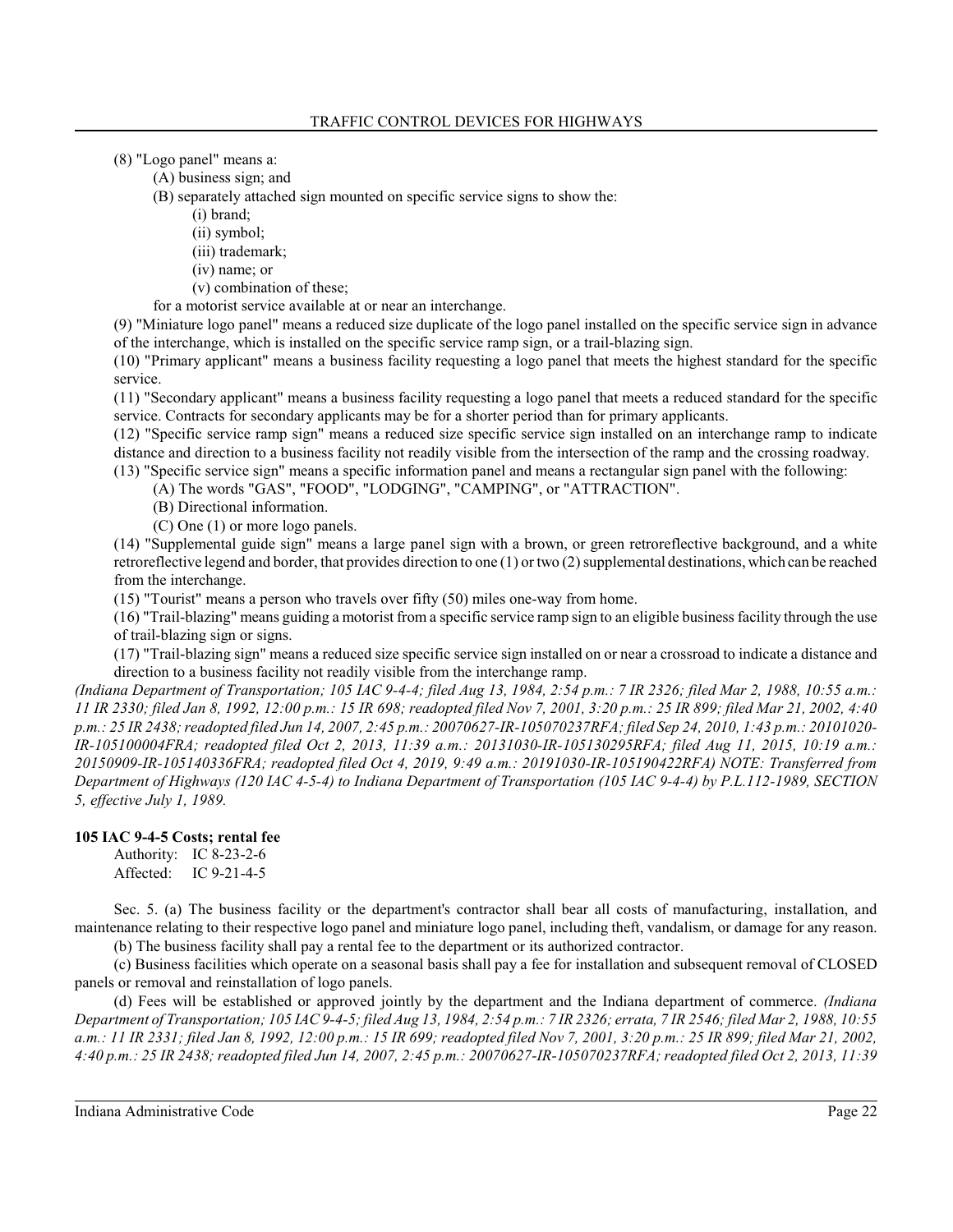*a.m.: 20131030-IR-105130295RFA; readopted filed Oct 4, 2019, 9:49 a.m.: 20191030-IR-105190422RFA) NOTE: Transferred from Department of Highways (120 IAC 4-5-5) to Indiana Department of Transportation (105 IAC 9-4-5) by P.L.112-1989, SECTION 5, effective July 1, 1989.*

#### **105 IAC 9-4-6 Installation of panels; violations**

Authority: IC 8-23-2-6 Affected: IC 9-21-4-5

Sec. 6. (a) Installation of a logo panel shall be done by the department or its authorized contractor.

(b) The department, or its contractor, shall monitor business facilities on a regular basis, and may conduct random inspections, to assure continued compliance with the conditions of this rule.

(c) The department, or its contractor, shall notify any business facility found not in compliance with any condition of this rule and request compliance within a reasonable time period. Upon reinspection, if the business facility is not in compliance, the business facility shall be deemed in violation of thisrule. After two (2) findings of noncompliance with subsequent return to compliance with the same condition of this rule, finding a third noncompliance shall be deemed a violation of a condition of this rule.

(d) The department, or its contractor, may remove any logo panel for violation of any of the conditions of this rule.

(e) A business facility whose logo panel is removed for a violation of any condition of this rule may file as a new primary or secondary applicant. No preference will be granted for the prior installation of a logo panel. *(Indiana Department of Transportation; 105 IAC 9-4-6; filed Aug 13, 1984, 2:54 p.m.: 7 IR 2327; errata, 7 IR 2546; filed Mar 2, 1988, 10:55 a.m.: 11 IR 2331; filed Jan 8, 1992, 12:00 p.m.: 15 IR 699; readopted filed Nov 7, 2001, 3:20 p.m.: 25 IR 899; filed Mar 21, 2002, 4:40 p.m.: 25 IR 2439; readopted filed Jun 14, 2007, 2:45 p.m.: 20070627-IR-105070237RFA; readopted filed Oct 2, 2013, 11:39 a.m.: 20131030-IR-105130295RFA; readopted filed Oct 4, 2019, 9:49 a.m.: 20191030-IR-105190422RFA) NOTE: Transferred from Department of Highways (120 IAC 4-5-6) to Indiana Department of Transportation (105 IAC 9-4-6) by P.L.112-1989, SECTION 5, effective July 1, 1989.*

#### **105 IAC 9-4-7 Location of specific service signs; general requirements**

Authority: IC 8-23-2-6 Affected: IC 9-21-2; IC 9-21-4-5

Sec. 7. (a) When the spacing requirements in section 10 of this rule can be met, specific service signs may be erected along the interstate system and other freeways, except at the following locations:

(1) At an interchange where motorists cannot conveniently reenter the freeway and continue in the same direction of travel.

(2) Freeway to freeway interchanges.

(3) Interchanges where specific service signs are inappropriate due to safety considerations.

(b) The specific service signs should be located so as to take advantage of natural terrain, to have the least impact on the scenic environment, and to avoid visual conflict with other signs within the highwayright-of-way. Unprotected specific service sign supports located within the clear zone shall be of a breakaway design.

(c) In the direction of traffic flow, successive specific service signs shall be those for "ATTRACTION", "CAMPING", "LODGING", "FOOD", and "GAS" in that order.

(d) The department will designate, by official action, interchanges where specific service signs may not be erected due to safety considerations. *(Indiana Department of Transportation; 105 IAC 9-4-7; filed Aug 13, 1984, 2:54 p.m.: 7 IR 2327; filed Jan 8, 1992, 12:00 p.m.: 15 IR 699; readopted filed Nov 7, 2001, 3:20 p.m.: 25 IR 899; filed Mar 21, 2002, 4:40 p.m.: 25 IR 2439; readopted filed Jun 14, 2007, 2:45 p.m.: 20070627-IR-105070237RFA; readopted filed Oct 2, 2013, 11:39 a.m.: 20131030-IR-105130295RFA; readopted filed Oct 4, 2019, 9:49 a.m.: 20191030-IR-105190422RFA) NOTE: Transferred from Department of Highways (120 IAC 4-5-7) to Indiana Department of Transportation (105 IAC 9-4-7) by P.L.112-1989, SECTION 5, effective July 1, 1989.*

#### **105 IAC 9-4-8 Specific information permitted**

Authority: IC 8-23-2-6 Affected: IC 9-21-2; IC 9-21-4-5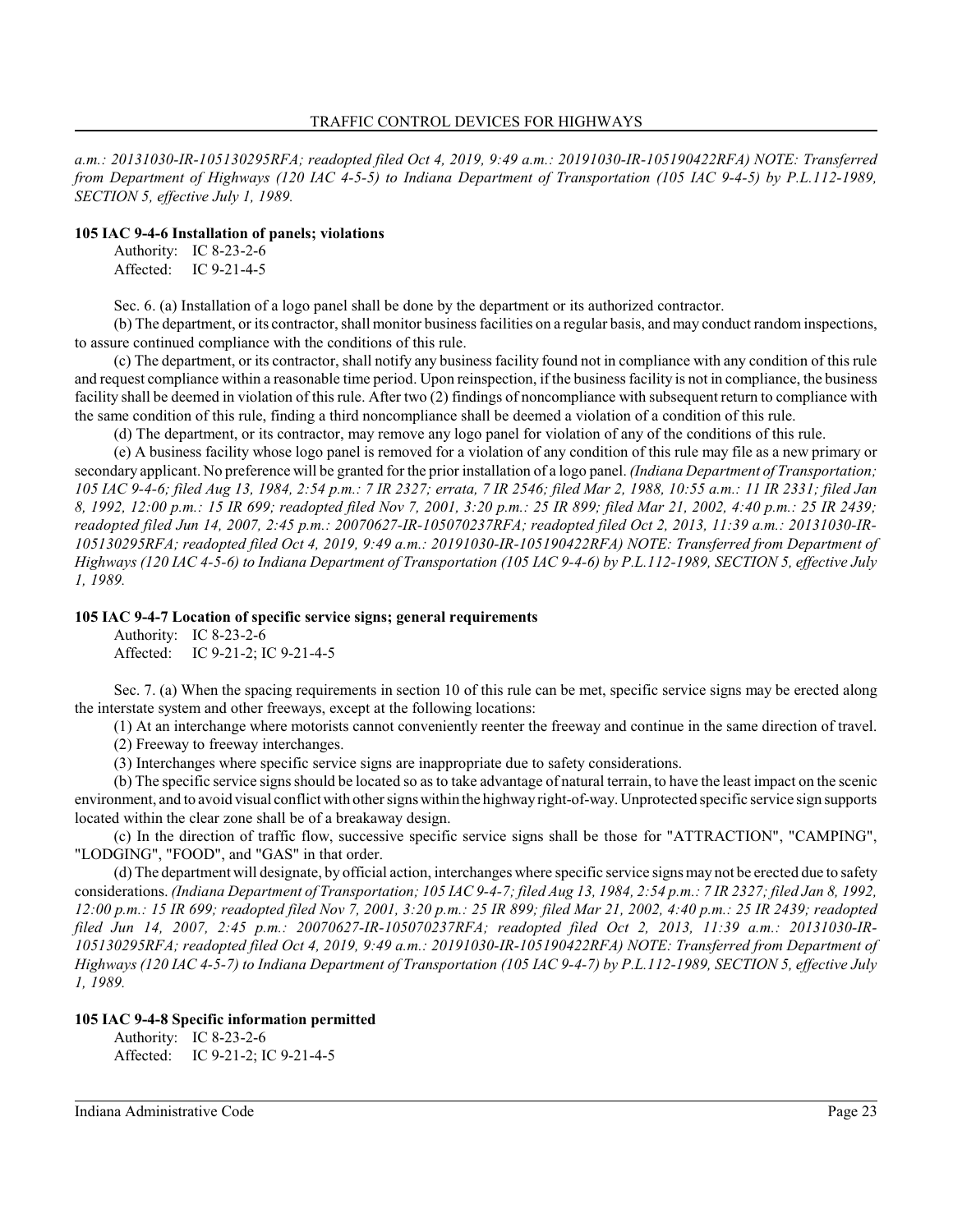Sec. 8. (a) The types of services signs permitted are:

(1) "GAS";

(2) "FOOD";

(3) "LODGING";

(4) "CAMPING"; and

(5) "ATTRACTION";

with a maximum of three (3) services per specific service sign. To qualify for display on a specific service sign, the service facility must meet the requirements outlined in section 13 of this rule.

(b) The number of specific service signs permitted is limited to a maximumof two (2) for each type of service up to a maximum of four (4) specific service signs along an approach to an interchange. The number of logo panels permitted on a specific service sign is specified in section 11 of this rule. When unused space on a service sign is used to display an additional service, the unused space shall be used as provided in section 11(c) of this rule. *(Indiana Department of Transportation; 105 IAC 9-4-8; filed Aug 13, 1984, 2:54 p.m.: 7 IR 2327; filed Mar 2, 1988, 10:55 a.m.: 11 IR 2332; filed Jan 8, 1992, 12:00 p.m.: 15 IR 699; readopted filed Nov 7, 2001, 3:20 p.m.: 25 IR 899; filed Mar 21, 2002, 4:40 p.m.: 25 IR 2439; readopted filed Jun 14, 2007, 2:45 p.m.: 20070627-IR-105070237RFA; filed Sep 24, 2010, 1:43 p.m.: 20101020-IR-105100004FRA; readopted filed Oct 2, 2013, 11:39 a.m.: 20131030- IR-105130295RFA; readopted filed Oct 4, 2019, 9:49 a.m.: 20191030-IR-105190422RFA) NOTE: Transferred from Department of Highways (120 IAC 4-5-8) to Indiana Department of Transportation (105 IAC 9-4-8) by P.L.112-1989, SECTION 5, effective July 1, 1989.*

#### **105 IAC 9-4-9 Size and design; composition; general specifications**

Authority: IC 8-23-2-4.1; IC 8-23-2-6 Affected: IC 9-21-4

Sec. 9. (a) The specific service signs shall have a blue reflectorized background with a white reflectorized border. The size of the specific service signs shall not exceed the minimum size necessary to accommodate the maximum number of logo panels permitted using the required legend height and the interline and edge spacing of current standards of the Indiana Manual on Uniform Traffic Control Devices.

(b) Logo panels shall have a blue background with white legend and border, except where standard business identification symbols or trademarks provide a background color. Signs shall be manufactured from sheet aluminum (eighty-thousandths (.080) inches thick) with reflective sheeting. The principal legend should be at least equal in height to the directional legend on the specific service sign panel. Where business identification symbols or trademarks are used for a logo panel, the border may be omitted. The symbol or trademark shall be reproduced in the color and general design consistent with customary use, and any integral legend shall be in proportionate size. Messages, symbols, or trademarks which resemble any official traffic control device or tend to direct traffic are prohibited. The vertical and horizontal spacing between logo panels on specific service signs shall not exceed eight (8) inches and twelve (12) inches respectively.

(c) All directional arrows and all letters and numbers used in the name of the type of service and the directional legend shall be white and reflectorized. *(Indiana Department of Transportation; 105 IAC 9-4-9; filed Aug 13, 1984, 2:54 p.m.: 7 IR 2327; errata, 7 IR 2546; readopted filed Nov 7, 2001, 3:20 p.m.: 25 IR 899; filed Mar 21, 2002, 4:40 p.m.: 25 IR 2440; readopted filed Jun 14, 2007, 2:45 p.m.: 20070627-IR-105070237RFA; readopted filed Oct 2, 2013, 11:39 a.m.: 20131030-IR-105130295RFA; readopted filed Oct 4, 2019, 9:49 a.m.: 20191030-IR-105190422RFA) NOTE: Transferred from Department of Highways (120 IAC 4-5-9) to Indiana Department of Transportation (105 IAC 9-4-9) by P.L.112-1989, SECTION 5, effective July 1, 1989.*

# **105 IAC 9-4-10 Location of signs; special requirements**

Authority: IC 8-23-2-6 Affected: IC 9-21-2; IC 9-21-4-5

Sec. 10. (a) Except as provided in section 11(c) of this rule, a separate specific service sign must be provided for each type of service upon which logo panels are displayed.

(b) The specific service signs shall be erected between the previous interchange and eight hundred (800) feet minimum in advance of the exit lane taper, or the general motorist service sign if present, at the interchange from which the services are available.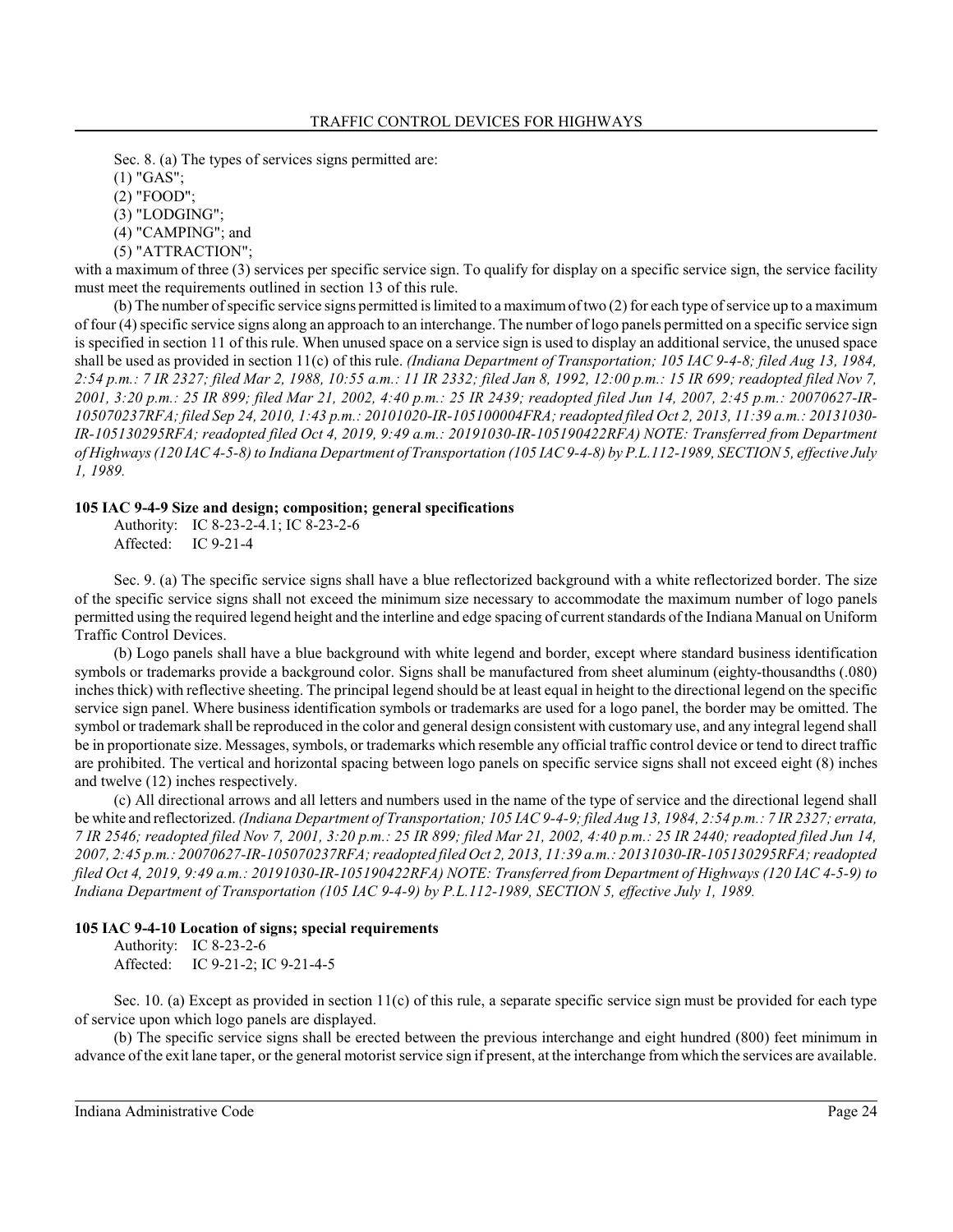There shall be at least seven hundred twenty (720) feet spacing between the signs and at least five hundred (500) feet visibility to a sign installed beyond a sight obstruction.

(c) Specific service signs existing at the time this rule is adopted and not meeting these spacing requirements may remain in place for the remainder of their normal service life or until April 1, 2027, whichever is sooner. At the end of the normal service life, or at some time before April 2, 2027, specific service signs not complying with these spacing requirements shall be removed or relocated in compliance with these requirements.

(d) The order of preference for choosing services to be displayed shall be as follows:

(1) "GAS".

(2) "FOOD".

(3) "LODGING".

(4) "CAMPING".

(5) "ATTRACTION".

In the event a higher priority business replaces a lower priority business, distance fromthe center point of the exit ramp terminus shall govern which lower priority business is removed. Secondary applicants, as determined by section 13 of this rule, will be removed before primary applicants.

(e) At single-exit interchanges, where service facilities having a logo panel are not visible from the ramp terminal, specific service ramp signs must be installed at the ramp terminal as follows:

(1) Specific service ramp signs must include the distance and the directional arrow to the service facility.

(2) The installation of specific service ramp signs shall be at the expense of the business facility.

(3) The miniature logo panels installed on specific service ramp signs must be eighteen (18) inches high by twenty-four (24) inches wide.

(4) The miniature logo panel on the specific service ramp sign will be installed after receipt of the miniature logo panel from the business facility.

(5) Miniature logo panels, if required, must accompany the specific logo panel before any installations are made.

*(Indiana Department of Transportation; 105 IAC 9-4-10; filed Aug 13, 1984, 2:54 p.m.: 7 IR 2328; errata, 7 IR 2546; filed Mar 2, 1988, 10:55 a.m.: 11 IR 2332; filed Jan 8, 1992, 12:00 p.m.: 15 IR 700; readopted filed Nov 7, 2001, 3:20 p.m.: 25 IR 899; filed Mar 21, 2002, 4:40 p.m.: 25 IR 2440; readopted filed Jun 14, 2007, 2:45 p.m.: 20070627-IR-105070237RFA; filed Sep 24, 2010, 1:43 p.m.: 20101020-IR-105100004FRA; readopted filed Oct 2, 2013, 11:39 a.m.: 20131030-IR-105130295RFA; filed Aug 11, 2015, 10:19 a.m.: 20150909-IR-105140336FRA; readopted filed Oct 4, 2019, 9:49 a.m.: 20191030-IR-105190422RFA) NOTE: Transferred from Department of Highways (120 IAC 4-5-10) to Indiana Department of Transportation (105 IAC 9-4-10) by P.L.112- 1989, SECTION 5, effective July 1, 1989.*

### **105 IAC 9-4-11 Design; special requirements**

Authority: IC 8-23-2-6 Affected: IC 9-21-4

Sec. 11. (a) At single-exit interchanges, the name of the type of service followed by the exit number shall be displayed in one (1) line above the logo panels, or, as an alternate, the exit number may be placed above the specific service sign and the type of service or services shall be displayed in one (1) line above the logo panels. At unnumbered interchanges, the directional legend "NEXT RIGHT (LEFT)" shall be substituted for the exit number. The specific service sign shall be limited to six (6) logo panels for the following:

(1) "GAS".

(2) "FOOD".

(3) "LODGING".

(4) "CAMPING".

(5) "ATTRACTION".

(b) At double-exit interchanges, the specific service signs shall consist of two (2) sections, one (1) for each exit. The top section shall display the logo panels for the first exit, and the lower section shall display the logo panels for the second exit. The name of the type of service followed by the exit number shall be displayed in a line above the logo panels in each section. At unnumbered interchanges, the legend "NEXT RIGHT (LEFT)" and "SECOND RIGHT (LEFT)" shall be substituted for the exit numbers. Where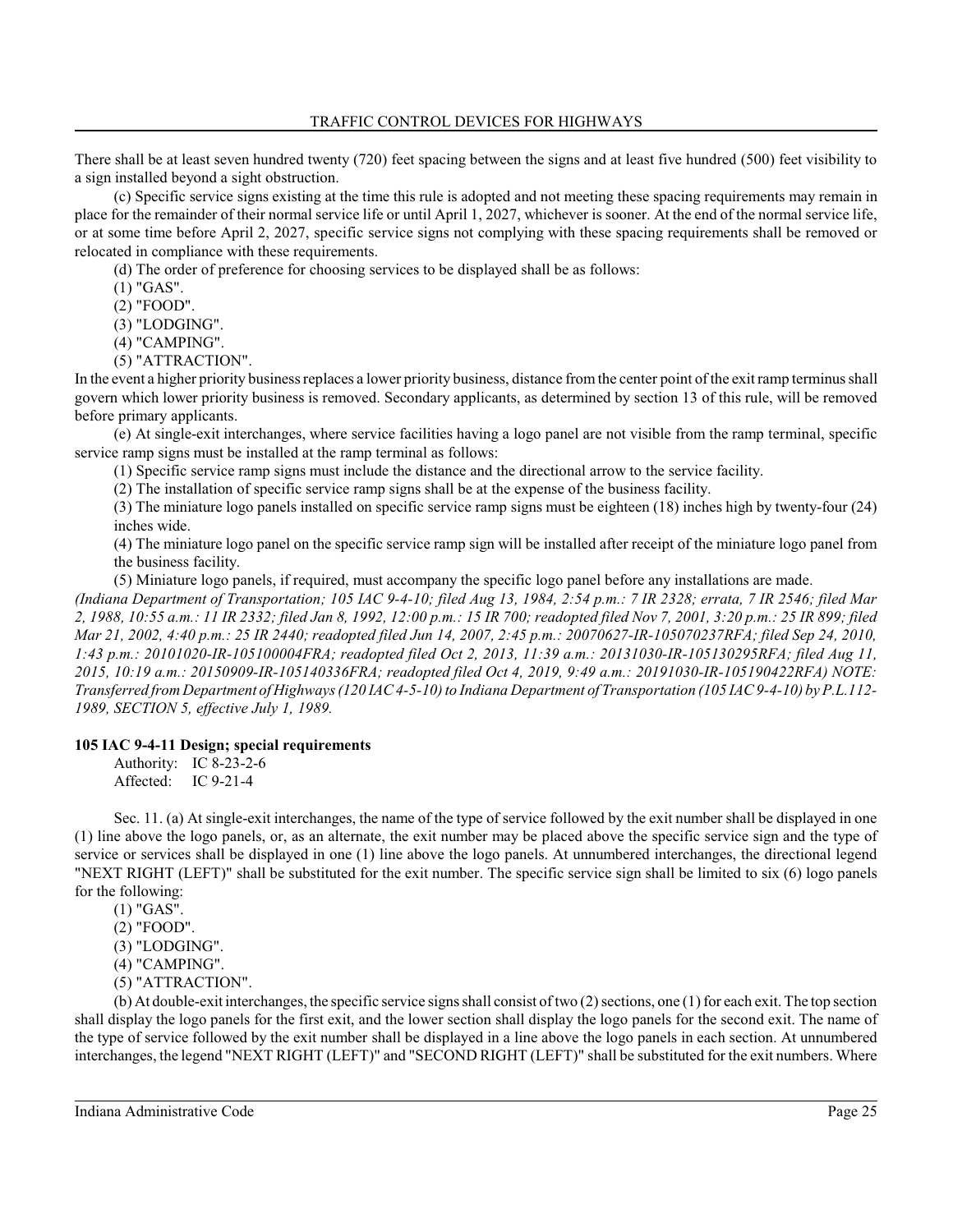a type of motorist service is to be signed for at only one (1) exit, one (1) section of the specific service sign may be omitted, or a single-exit interchange sign may be used. The number of logo panels on the specific service sign (total of both sections) shall be limited to six (6) for the following:

(1) "GAS".

(2) "FOOD".

(3) "LODGING".

(4) "CAMPING".

(5) "ATTRACTION".

(c) At rural interchanges, where the number of qualified business facilities are limited, or at interchanges where longitudinal space limits the number of specific service signs that may be installed, logo panels for two (2) or three (3) types of services may be displayed on the same specific service sign. The permitted combinations are as follows:

(1) Up to two (2) logo panels for up to three (3) types of services.

(2) Up to three (3) logo panels for two (2) types of services.

(3) Up to four (4) logo panels for one (1) type of service and up to two (2) logo panels for one (1) other type of service. The name of each type of service shall be displayed above its respective logo panel or panels, and the exit number shall be displayed above the names of the types of services. At unnumbered interchanges, the legend "NEXT RIGHT (LEFT)" shall be substituted for the exit number. Logo panels should not be combined on a specific service sign when it is anticipated that additional service facilities will become available in the near future. When it becomes necessary to display more logo panels for a type of service displayed in combination, the logo panels involved shall then be displayed in compliance with subsections (a) and (b). When there is unused space on a specific service sign, the remaining display area is subject to the priority in section 10(d) of this rule until the service type with the next highest priority has six (6) logo panels displayed. Once the service type with the next highest priority in section  $10(d)$  of this rule has six (6) logo panels displayed, the remaining display area shall be available to the service type with the subsequent priority level. No more than twelve (12) logo panels may be displayed for a specific service type.

(d) The normal orientation for specific service signs is with the longer dimension horizontal. At locations with extreme conditions, such as narrow rights-of-way or steep slopes, where a horizontal installation is not practical, the longer dimension may be installed vertically with sections appropriate to the vertical orientation. The left section shall be for the first exit of a double-exit interchange and the right section for the second exit.

(e) When a specific service sign is divided into sections, a section may not be extended left or right or up or down to encroach into the area of another section. Specific service signs not in compliance with this subsection at the time this rule is adopted may remain in place until the earlier of:

(1) the end of the normal service life of the sign; or

(2) a logo panel in the section with the extension is removed so that sections that comply may be established.

*(Indiana Department of Transportation; 105 IAC 9-4-11; filed Aug 13, 1984, 2:54 p.m.: 7 IR 2328; filed Mar 2, 1988, 10:55 a.m.: 11 IR 2332; filed Mar 30, 1990, 3:30 p.m.: 13 IR 1390; readopted filed Nov 7, 2001, 3:20 p.m.: 25 IR 899; filed Mar 21, 2002, 4:40 p.m.: 25 IR 2441; readopted filed Jun 14, 2007, 2:45 p.m.: 20070627-IR-105070237RFA; filed Sep 24, 2010, 1:43 p.m.: 20101020- IR-105100004FRA; readopted filed Oct 2, 2013, 11:39 a.m.: 20131030-IR-105130295RFA; readopted filed Oct 4, 2019, 9:49 a.m.: 20191030-IR-105190422RFA) NOTE: Transferred from Department of Highways (120 IAC 4-5-11) to Indiana Department of Transportation (105 IAC 9-4-11) by P.L.112-1989, SECTION 5, effective July 1, 1989.*

### **105 IAC 9-4-12 Size; special requirements**

Authority: IC 8-23-2-6 Affected: IC 9-21-4

Sec. 12. (a) Each logo panel displayed on the "GAS" specific service sign shall be contained within a forty-eight (48) inch wide and thirty-six (36) inch high rectangular background area, including border.

(b) Each logo panel on the "FOOD", "LODGING", "CAMPING", and "ATTRACTION" specific service signs shall be contained within a sixty (60) inch wide and thirty-six (36) inch high rectangular background area, including border.

(c) All letters used in the name of the type of service and the directional legend shall be ten (10) inch capital letters. Numbers shall be ten (10) inches in height. *(Indiana Department of Transportation; 105 IAC 9-4-12; filed Aug 13, 1984, 2:54 p.m.: 7 IR 2329; readopted filed Nov 7, 2001, 3:20 p.m.: 25 IR 899; filed Mar 21, 2002, 4:40 p.m.: 25 IR 2442; readopted filed Jun 14, 2007, 2:45*

Indiana Administrative Code Page 26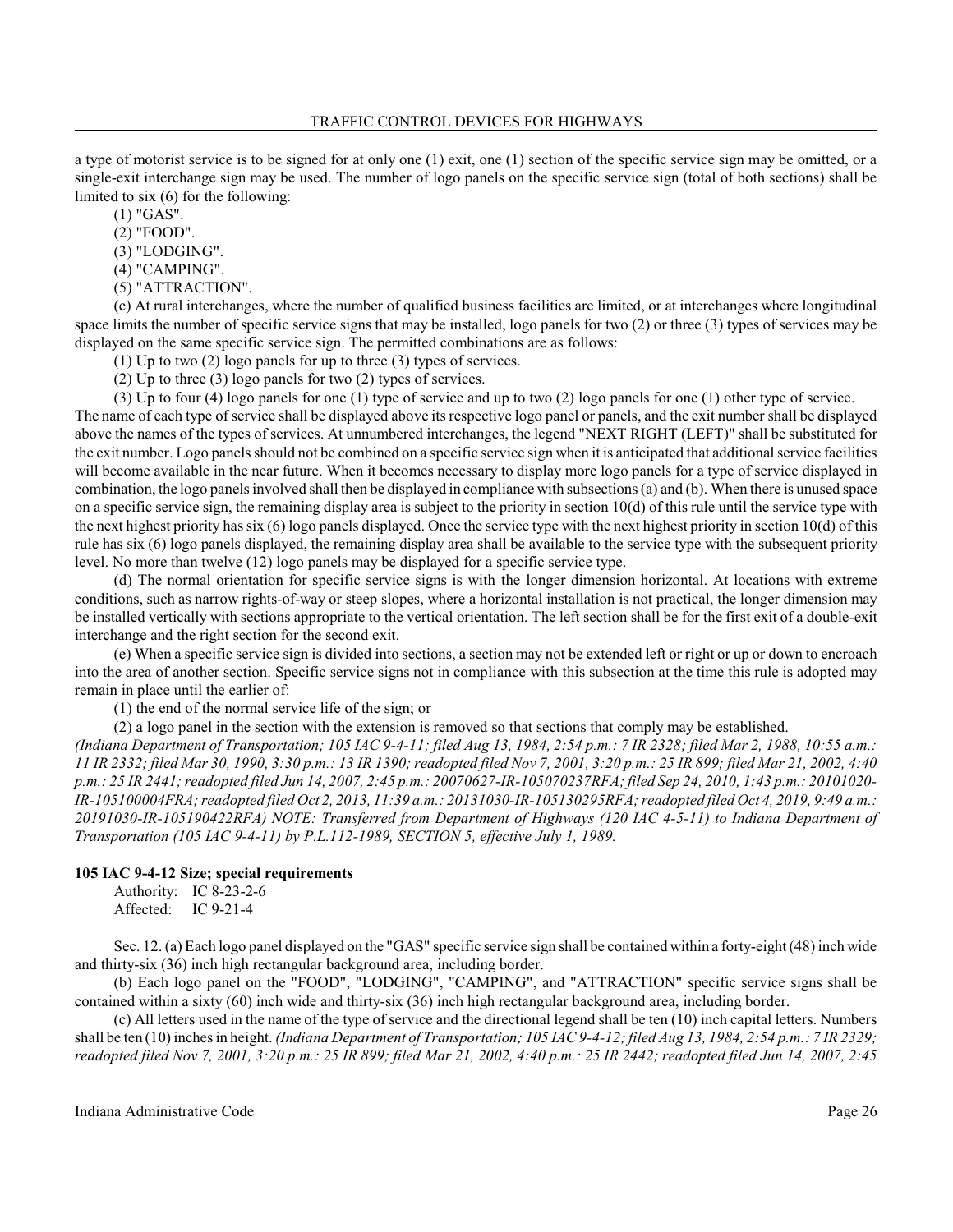*p.m.: 20070627-IR-105070237RFA; readopted filed Oct 2, 2013, 11:39 a.m.: 20131030-IR-105130295RFA; readopted filed Oct 4, 2019, 9:49 a.m.: 20191030-IR-105190422RFA) NOTE: Transferred from Department of Highways (120 IAC 4-5-12) to Indiana Department of Transportation (105 IAC 9-4-12) by P.L.112-1989, SECTION 5, effective July 1, 1989.*

### **105 IAC 9-4-13 Qualification for logo panels**

Authority: IC 8-23-2-6 Affected: IC 6-8.1-3-16; IC 9-21-4

Sec. 13. (a) In addition to the specific requirements in this section, each applicant must hold valid licenses, permits, or approvals required of the facility by any appropriate governmental agency. Each business identified on a specific service sign must:

(1) give written assurance to the state, or the contractor, of its conforming with all applicable laws concerning the provisions of public accommodations without regard to:

(A) race;

(B) religion;

(C) color;

(D) age;

(E) sex;

(F) disability; or

(G) ancestry;

(2) not be in breach of that assurance; and

(3) not appear on the outstanding tax warrant list prepared by the state department of revenue under IC 6-8.1-3-16 because of delinquent retail sales tax debts.

(b) To qualify as an applicant for a "GAS" logo panel, a business facility must establish the following:

(1) Provide vehicle services, including gasoline, oil, and water. Tire repair must be provided on-site, or information about tire repair off-site must be conspicuously posted. Tire repair shall be:

(A) sixteen (16) hours a day for seven (7) days a week for a primary applicant or twelve (12) hours a day for seven (7) days a week for a secondary applicant; and

(B) performed on-site by employees or a subcontractor within one (1) hour or off-site within a reasonable driving distance by another provider, with a list of off-site tire repair providers and copies of written directions to the provider available to motorists at the applicant's establishment.

- (2) Provide modern public restroom facilities and drinking water.
- (3) Be in continuous operation with a minimum of the following:
	- (A) Sixteen (16) hours a day for seven (7) days a week for a primary applicant.
	- (B) Twelve (12) hours a day for seven (7) days a week for a secondary applicant.
- (4) Provide a public telephone.
- (5) Be located within two (2) miles of the interchange and either:
	- (A) be on, or readily visible from, the intersecting crossroad; or

(B) provide trail-blazing for a maximumof one (1) turn after the interchange ramp to the business facility. The turn from the interchange ramp and the turn into the business facility shall not count as turns.

(c) To qualify as an applicant for a "FOOD" logo panel, a business facility must establish the following:

- (1) Provide modern public restroom facilities.
- (2) Provide a public telephone.
- (3) Be located within three (3) miles of the interchange and either:

(A) be on, or readily visible from, the intersecting crossroad; or

(B) provide trail-blazing for a maximum of two (2) turns after the interchange ramp to the business facility. The turn from the interchange ramp and the turn into the business facility shall not count as turns.

(4) Provide a minimum seating capacity of twenty-five (25) persons.

(5) Provide meals a minimum of six (6) days per week. If applicable, the day of the week the business facility is not in operation shall be shown on or below the logo panel.

(6) Provide meal services a minimum of the following: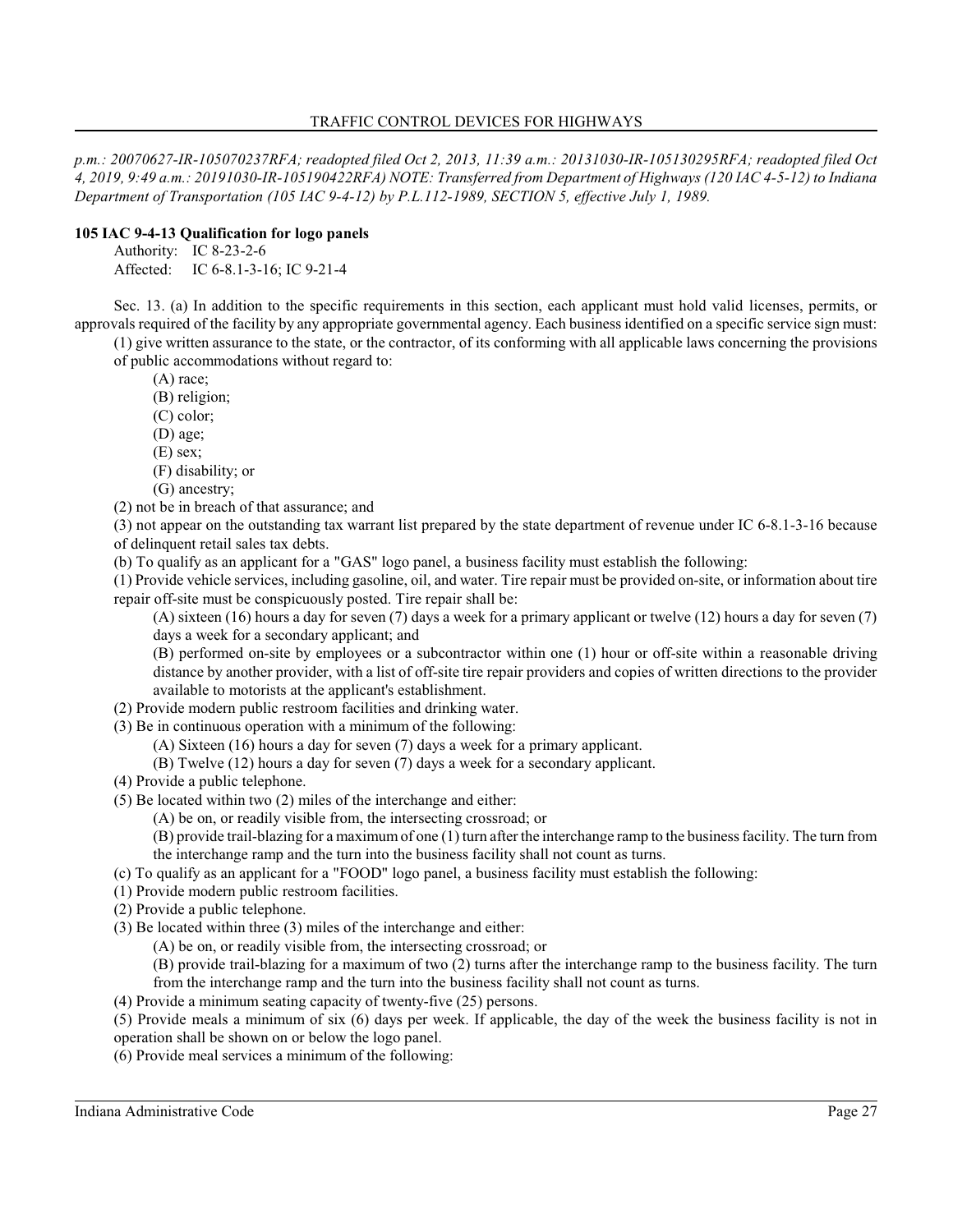(A) Twelve (12) hours operation for three (3) meals a day opening at or before 8:30 a.m. for a primary applicant.

(B) Two (2) meals per day for a secondary applicant.

(7) Provide meals to customers of all ages.

(d) To qualify as an applicant for a "LODGING" logo panel, a business must establish the following:

(1) Provide a minimum of ten (10) separate sleeping units with modern sanitary facilities.

(2) Provide a public telephone.

(3) Have gasoline and food available within one (1) mile of the facility, between the facility and the interchange, or within the respective limits stipulated in subsections (b) and (c).

(4) Be located within three (3) miles of the interchange for a primary applicant and either:

(A) be on, or readily visible from, the intersecting crossroad; or

(B) provide trail-blazing for a maximum of two (2) turns after the interchange ramp to the business facility. The turn from the interchange ramp and the turn into the business facility shall not count as turns.

(5) Be located within four (4) miles of the interchange for a secondary applicant and either:

(A) be on, or readily visible from, the intersecting crossroad; or

(B) provide trail-blazing for a maximum of two (2) turns after the interchange ramp to the business facility. The turn from the interchange ramp and the turn into the business facility shall not count as turns.

(e) To qualify as an applicant for a "CAMPING" logo panel, a business facility must establish the following:

(1) Provide adequate waste disposal.

(2) Provide modern sanitary facilities, including an adequate number of:

(A) toilets;

(B) lavatories; and

(C) showers;

for camping sites' capacity.

(3) Provide the following:

(A) Running water.

(B) Drinking water.

(C) Electricity.

(4) Provide the following minimum number of camping sites:

(A) Fifty (50) for a primary applicant.

(B) Twenty-five (25) for a secondary applicant.

(5) Be located within fifteen (15) miles of the interchange.

(6) Provide a public telephone.

(7) Provide continuous months of operation as follows:

(A) Twelve (12) months for a primary applicant.

(B) Six (6) months for a secondary applicant. The secondary applicant shall provide for "CLOSED" panels during the months of closure. Posting of the closed panel, and subsequent removal, will be limited to one (1) time per year. Alternatively, the months of operation may be posted on or below the logo panel.

(8) Provide adequate trail-blazing fromthe interchange to the facility. There is no limit to the number of turns allowed for trailblazing signs. The last trail-blazing sign on a state road or United States highway may also include a trail-blazing sign for traffic coming in the opposite direction.

(f) To qualify as an applicant for an "ATTRACTION" logo panel, a business must establish the following:

(1) Be of regional significance and be able to demonstrate the following:

(A) A substantial portion of its visitors are tourists.

(B) It has no supplemental guide signs on the interstate or freeway directing motorists to its site.

(2) Have adequate off-street parking for normal visitor demand.

(3) Provide modern public restroom facilities and drinking water.

(4) Provide a public telephone.

(5) Be located within fifteen (15) miles of the interchange.

(6) Provide adequate trail-blazing fromthe interchange to the facility. There is no limit to the number of turns allowed for trailblazing signs. The last trail-blazing sign on a state road or United States highway may also include a trail-blazing sign for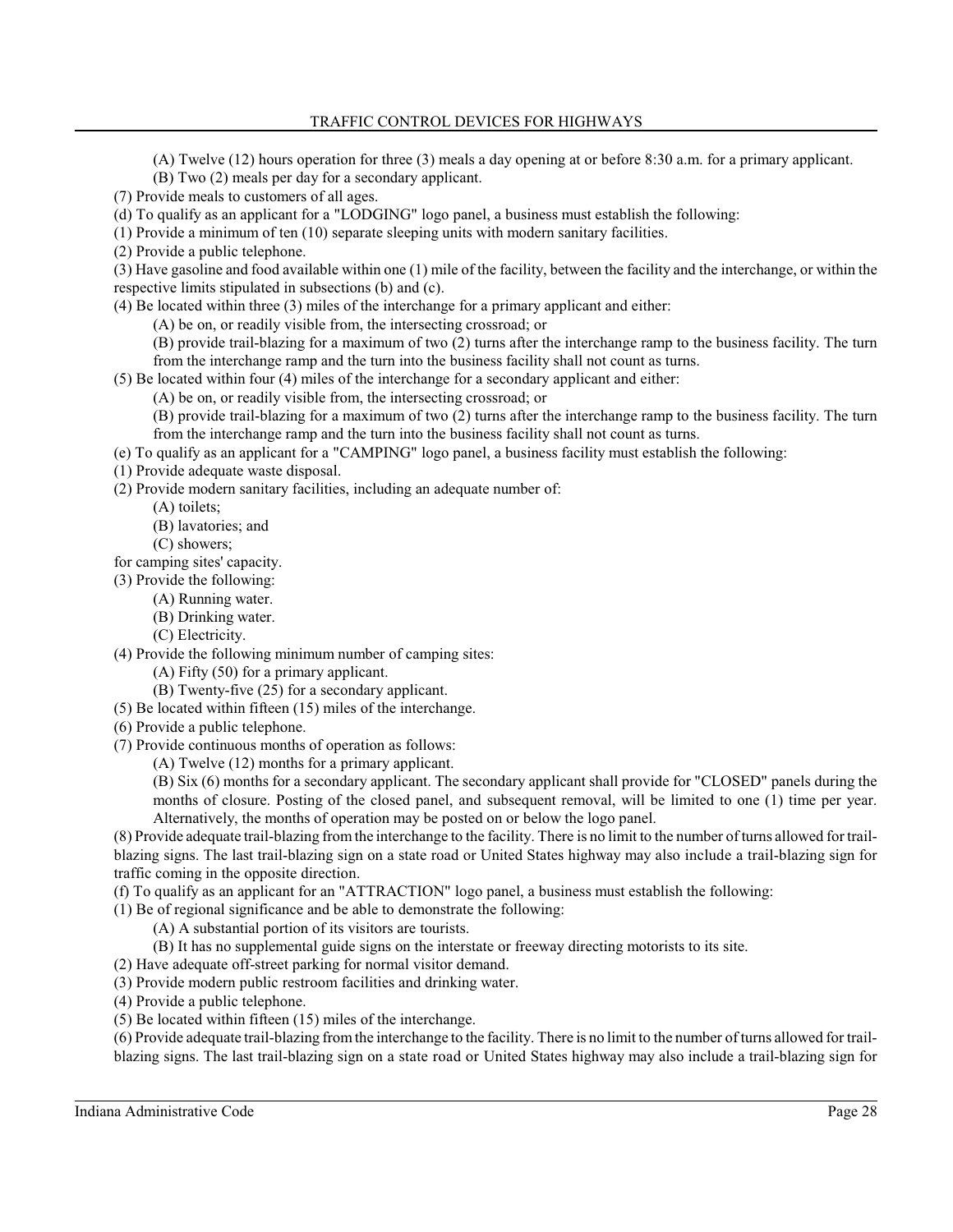traffic coming in the opposite direction.

(7) Be one (1) or more of the following:

(A) Agritourism. An established location where customers can interact with Indiana agricultural producers for the purpose of tours, education, or other rural experiences, recreation, and purchase of products. The facility must satisfy the additional requirements of at least one (1) of the following agritourism categories:

(i) Agri-educational venue. A producing farm that offers educational, tourist entertainment, or farm related activities. Activities may include the following:

(AA) Horseback riding.

(BB) Corn mazes.

(CC) Farm animal petting zoos.

(DD) Hayrides.

(EE) Other similar out-of-doors farm related activities.

The facility may offer on-site lodging opportunities such as a working guest ranch or bed and breakfast.

(ii) Agriculture production or processing, or both, venue. Offers product creation tours on a regular basis throughout the year and is located on a producing farm or in a manufacturing setting.

This category is considered a seasonal attraction, and the months of operation in subdivision (8) do not apply.

(B) Amusement park. A commercially operated park enterprise that supplies refreshments and various devices for entertainment, such as:

(i) Roller coasters.

(ii) Water rides.

(iii) Musical entertainment.

(iv) Carnival games.

This category is considered a seasonal attraction, and the months of operation in subdivision (8) do not apply. (C) Antique shopping/artisan destination district. An area located in a city or urban area offering multiple vendor locations for the purchasing of antiques or handmade crafts. There must be at least five (5) shops (or any combination of antique and handmade craft shops) in the antique shopping/artisan destination district and it must show that:

(i) marketing efforts are as a district; and

(ii) it works with the local visitors bureau.

(D) Business district/main street community. The central business district of a community or an area within a community that has been officially designated as a main street community by the Indiana main street program within the office of community and rural affairs, or its successor organization. To qualify for this type of signage at an exit, there must be more than one (1) exit from the highway to access the community.

(E) Cultural center. A center for exhibits and presentationsthat are designed to teach visitors about the culture of current or past residents of the area.

(F) Education center. A facility that:

(i) is of outstanding educational value;

(ii) conducts tours on a regularly scheduled basis throughout the year; and

(iii) is not a school or postsecondary educational facility.

(G) Golf course. Eighteen (18) hole minimumUnited States Golf Association regulation governed. Secondary applicant is the only applicant status available for golf course regardless of operation times outlined in subdivision (8). (H) Historical site. A structure, district, or site:

(i) listed on the Indiana register of historic sites and structures or the National Register of Historic Places as being of historical significance; and

(ii) that is open to the public.

(I) "Made in Indiana" production facility. A facility that educates the public about a production process and can be considered as either a "Food & Beverage" or "Goods" production facility. The facility must offer tours into the production area and consist of one (1) of the following categories:

(i) Food & Beverage production - These are manufacturing facilities where food products are produced from raw ingredients such as the following:

(AA) Canning facilities.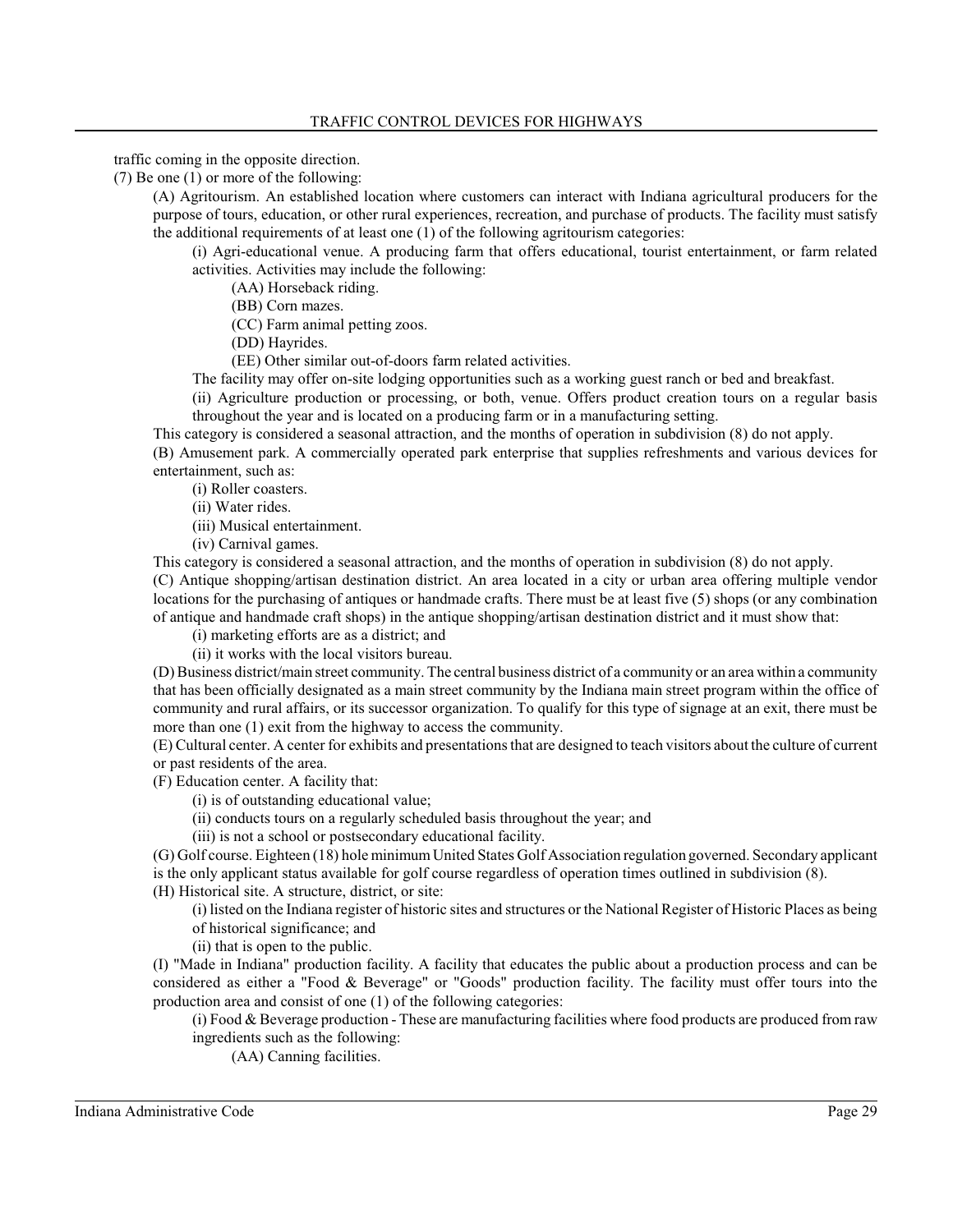(BB) Candy factories.

(CC) Breweries.

(DD) Wineries.

The facility must offer product creation tours on a regular basis, samples of product, and actively market to tourists. Fifty percent (50%) of the facility's production must be for retail sales for consumption off site. This category does not include restaurants or similar facilities that prepare meals for consumption on-site or off-site. (ii) Goods production. These are manufacturing facilities where raw materials are transformed into finished product for retail sale. The facility must offer product creation tours on a regular basis and actively market to tourists.

(J) Large tourist traffic generator. A tourist attraction that attracts at least ten thousand (10,000) visitors annually. The facility must also have a:

(i) marketing plan in place where at least forty percent (40%) of the advertising budget is spent on markets at least fifty (50) miles away; and

(ii) working relationship with the local chamber of commerce or the convention and visitors bureau if such an entity is present in the community.

(K) Marina. A sheltered harbor adjacent to a navigable waterway where boats are kept in the water and recreational boating services are provided. This category is considered a seasonal attraction, and the months of operation in subdivision (8) do not apply.

(L) Museum. An organized and permanent institution, with professional staff, essentially educational or aesthetic in purpose, which owns or utilizes tangible objects, cares for them, and exhibits them to the public on some regular schedule.

(M) Outlet mall. A shopping facility that:

(i) offers a grouping of name brand outlet stores; and

(ii) has a national or international marketing plan.

This category does not include local or regional shopping centers which typically offer normal retail sales of products. (N) Regional shopping center. A shopping facility that satisfies the following requirements:

(i) Consists of a group of fifty (50) or more retail shops and other commercial establishments with common access to all establishments.

(ii) Contains a total gross leasable area of not less than five hundred thousand (500,000) square feet.

(iii) Is operated and managed by a unified management and marketing plan.

(iv) Is identified as a tourist or shopping attraction by:

(AA) the current version of the Indiana Travel Guide published by the Indiana Office of Tourism Development; or

(BB) a national publisher of travel guides.

(v) Has a working relationship with the local chamber of commerce and the local convention and visitors bureau if such an entity is present in the community.

(vi) Targets population centers greater than fifty (50) miles away with an annual marketing plan that includes media such as:

(AA) TV commercials.

(BB) Newspaper advertisements.

(CC) Radio advertisements.

(DD) Billboards.

This category may only be considered for secondary applicant status.

(O) Religious site. A shrine, grotto, or similar type site that is of a unique religious nature.

(P) Resort area. A facility with those recreational amenities normally present at a facility that is:

(i) the main focal point of a vacation;

(ii) situated to take advantage of a natural, historic, or recreational attraction.

- (Q) Snow ski area. A facility with those recreational amenities normally present at a snow ski facility, such as: (i) mechanical lifts;
	- (ii) downhill skiing;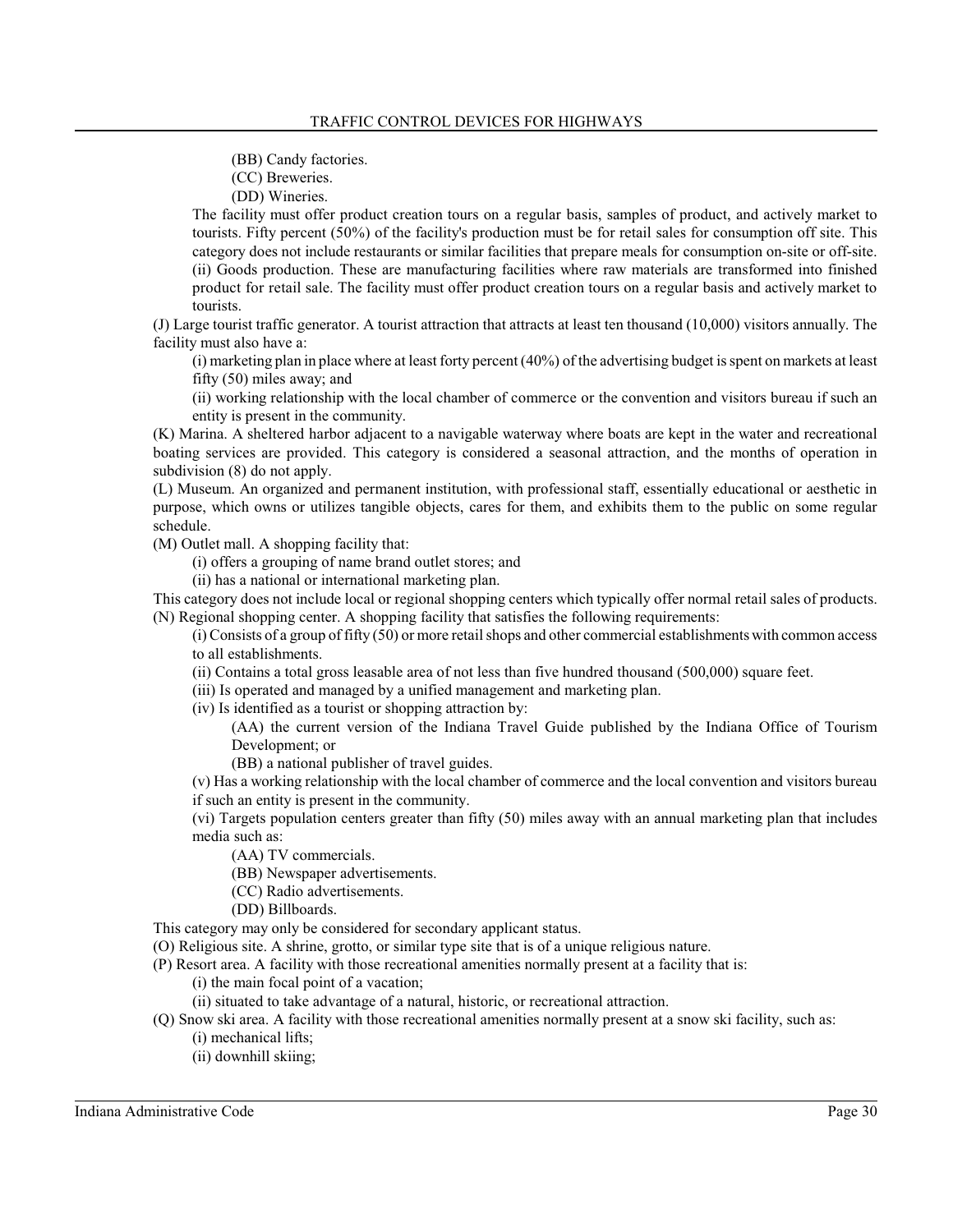(iii) tubing; or

(iv) snowboarding.

This category is considered a seasonal attraction, and the months of operation in subdivision (8) do not apply. (R) Transportation tourist attraction. A mobile facility that attracts at least one thousand (1,000) visitors annually and is of one (1) of the following types:

(i) Riverboat.

(ii) Canal boat.

(iii) Trolley.

(iv) Train.

The mobile facility must offer regular tours of a navigable waterway or a railway or streetcar line. The dock or station where visitors board the mobile facility must contain information about the attraction for when the mobile facility is away from the dock or station. This category is considered a seasonal attraction, and the months of operation in subdivision (8) do not apply.

(S) U-pick/orchard/farmer's market. An established area or facility where consumers can purchase prepicked or pick-ityourself fresh Indiana products directly from Indiana producers. This category is considered a seasonal attraction, and the months of operation in subdivision (8) do not apply.

(T) Water park. A commercially operated park enterprise:

(i) with multiple permanently erected water features, rides, and devices providing aquatic family entertainment; and

(ii) offering food and other refreshments for visitor consumption.

If the water park is located on the premises of a lodging facility, an overnight stay at the lodging facility shall not be required for admission to the water park. This category is considered a seasonal attraction, and the months of operation in subdivision (8) do not apply.

(U) Winery. A facility that produces wine from grapes or other fruit and maintains a tasting room, sales, and tours.

(V) Botanical/zoological facility. A facility that:

(i) houses and maintains a collection of unique living animals or plants; and

(ii) is open to the public.

(8) Have regularly scheduled operation for a minimum of the following:

(A) Eight (8) hours per day, seven (7) days per week all year for a primary applicant.

(B) Six (6) hours per day for five (5) days per week for six (6) continuous months per year for a secondary applicant, unless otherwise stated in subdivision (7). If applicable, the day or days of the week the business facility is not in operation shall be shown on or below the logo panel. The secondary applicant shall provide for "CLOSED" panels during the months of closure. Posting of the closed panel, and subsequent removal, will be limited to one (1) time per year. Alternatively, the months of operation may be posted on or below the logo panel.

(g) The department or its contractor will enter into contracts with primary applicants for the use of space on specific service signs. If space remains available on specific service signs after primary applicants have been contracted, the department or its contractor may enter into contracts with secondaryapplicants for use of the remaining space. *(Indiana Department of Transportation; 105 IAC 9-4-13; filed Aug 13, 1984, 2:54 p.m.: 7 IR 2329; errata, 7 IR 2546; filed Mar 2, 1988, 10:55 a.m.: 11 IR 2333; filed Oct 5, 1993, 5:00 p.m.: 17 IR 173; readopted filed Nov 7, 2001, 3:20 p.m.: 25 IR 899; filed Mar 21, 2002, 4:40 p.m.: 25 IR 2442; readopted filed Jun 14, 2007, 2:45 p.m.: 20070627-IR-105070237RFA; filed Sep 24, 2010, 1:43 p.m.: 20101020-IR-105100004FRA; readopted filed Oct 2, 2013, 11:39 a.m.: 20131030-IR-105130295RFA; filed Aug 11, 2015, 10:19 a.m.: 20150909- IR-105140336FRA; readopted filed Oct 4, 2019, 9:49 a.m.: 20191030-IR-105190422RFA) NOTE: Transferred from Department of Highways (120 IAC 4-5-13) to Indiana Department of Transportation (105 IAC 9-4-13) by P.L.112-1989, SECTION 5, effective July 1, 1989.*

# **105 IAC 9-4-14 RV friendly symbols**

Authority: IC 8-23-2-6 Affected: IC 9-21-2; IC 9-21-4

Sec. 14. (a) Any specific service sign may include a symbol to indicate that a business facility has facilities that are designed